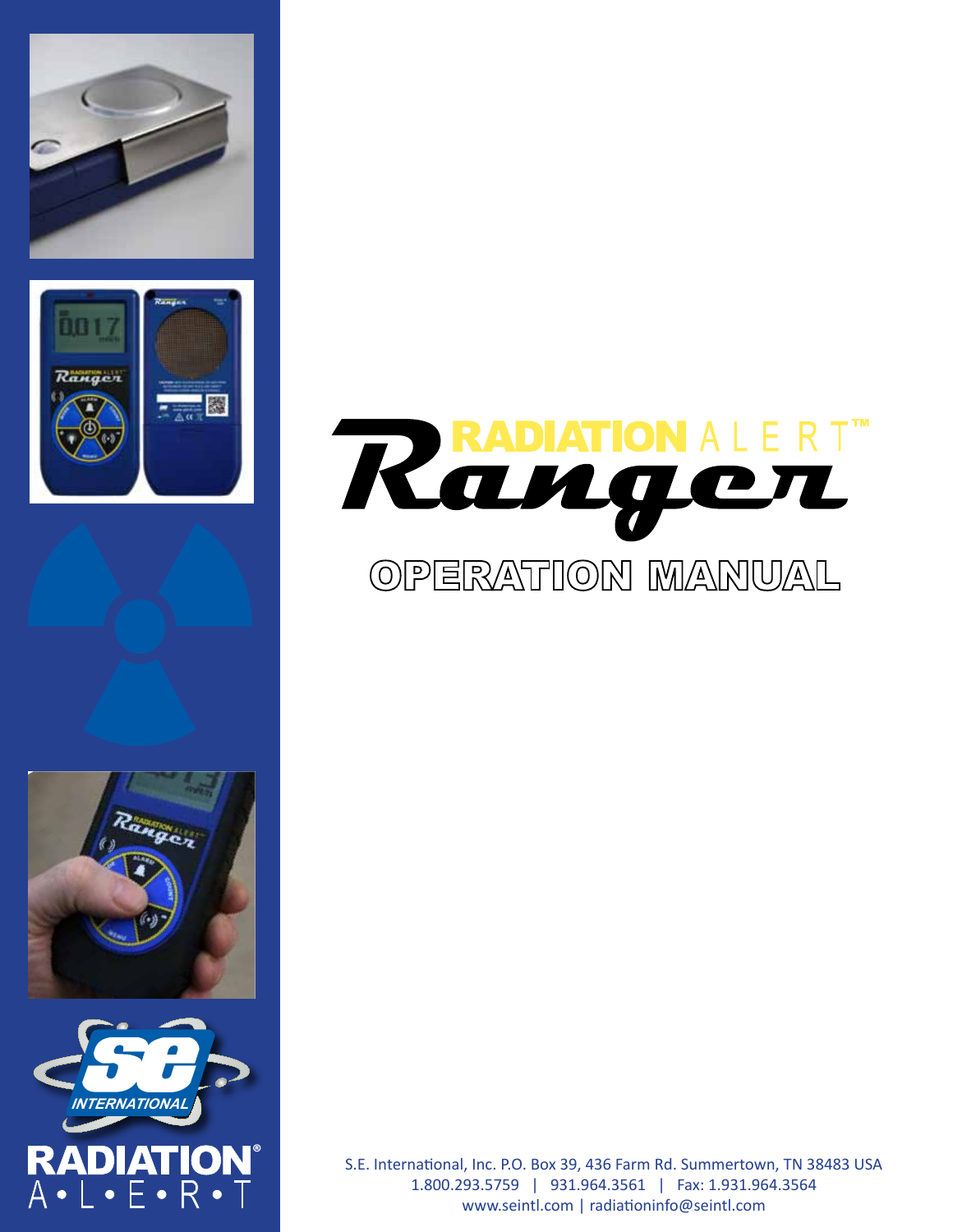# **Contents**

| <b>Chapter 1: Introduction</b>          | 3  | Zero                                            | 15 |
|-----------------------------------------|----|-------------------------------------------------|----|
| How The unit Detects Radiation          | 3  | Units/Echo Display                              | 15 |
| Precautions                             | 3  | Cal Panel (Calibration Panel)                   | 16 |
|                                         |    | Calibration Information                         | 16 |
| <b>Chapter 2: Features</b>              | 4  | Applied Isotope                                 | 16 |
| The LCD Display                         | 4  | <b>Alarm Settings</b>                           | 16 |
| Indicators                              | 4  | Preset Counting Time (min)                      | 16 |
| The Buttons                             | 5  | Data Logging Settings                           | 16 |
| Power (Enter) Button                    | 5  | <b>Backlight On Time</b>                        | 16 |
| Alarm Button                            | 5  | Auto-Averaging                                  | 16 |
| <b>Count Button</b>                     | 5  | <b>Audio Settings</b>                           | 16 |
| Audio (Minus) Button                    | 5  |                                                 |    |
| Menu Button                             | 5  | <b>Chapter 7: Built in Isotope Efficiencies</b> | 17 |
| Backlight (Plus) Button                 | 5  | Built in Isotope Efficiencies                   | 17 |
| Mode Button                             | 6  | Decay                                           | 17 |
| The Detector                            | 6  | Selecting a Built-In Isotope Efficiency         | 17 |
| <b>USB Port</b>                         | 6  | Adding A Custom Isotope Efficiency              | 17 |
| Lanyard Loop and Stand                  | 6  |                                                 |    |
| Xtreme Boot                             | 6  | <b>Chapter 8: Troubleshooting</b>               | 18 |
| <b>Chapter 3: Operation</b>             | 7  | <b>Chapter 9: Basics of Taking Measurements</b> | 19 |
| Starting The unit                       | 7  | How to Detect Background Radiation              | 19 |
| <b>Units of Measurement</b>             | 7  | How To Survey a Surface                         | 19 |
| Display Update                          | 7  | How to Perform a General Survey                 | 19 |
| Maximum level                           | 7  | How to Determine Alpha, Beta, or Gamma source.  | 20 |
| Response Time (Autoaveraging)           | 7  | <b>Radiation Measurement Units</b>              | 21 |
| Autoranging                             | 8  | Converting CPM to mR/hr                         | 21 |
| <b>Operating in Dose/Rate Modes</b>     | 8  |                                                 |    |
| Using The Alarm                         | 8  | <b>Chapter 10: Glossary of Common Terms</b>     | 22 |
| <b>Operating in Count Mode</b>          | 9  |                                                 |    |
| How To Take A Timed Count               | 9  | <b>Chapter 11: Accessories</b>                  | 23 |
| Using Dose/Rate Modes While Timer is On | 9  | Xtreme Boot                                     | 23 |
| The Menu                                | 10 | <b>Detector Cover</b>                           | 23 |
| Menu Options                            | 10 | Wipe Test Plate                                 | 23 |
| Setting the Internal Clock              | 10 | Stand                                           | 23 |
| Interfacing with an External Device     | 10 | Lanyard                                         | 23 |
|                                         |    |                                                 |    |
| <b>Chapter 4: Common Procedures</b>     | 11 | <b>Appendix A: Technical Specifications</b>     | 24 |
| Establishing the Background Count       | 11 |                                                 |    |
| <b>Environmental Area Monitoring</b>    | 11 | <b>Appendix B: Limited Warranty</b>             | 25 |
| Checking for Surface Contamination      | 11 |                                                 |    |
|                                         |    | <b>Calibration Database Application</b>         | 26 |
| <b>Chapter 5: Maintenance</b>           | 12 |                                                 |    |
| Calibration                             | 12 |                                                 |    |
| <b>General Maintenance Tips</b>         | 12 |                                                 |    |
| <b>Chapter 6: Observer USB Software</b> | 14 |                                                 |    |
| Installing the Observer USB Software    | 14 |                                                 |    |
| Connect to The unit                     | 14 |                                                 |    |
| Preferences                             | 14 |                                                 |    |
| Using the Data Logging Feature          | 14 |                                                 |    |
| Show Grid                               | 15 |                                                 |    |
| Observer USB Chart Screen               | 15 |                                                 |    |
| The X Axis                              | 15 |                                                 |    |
| The Y Axis                              | 15 |                                                 |    |
| Observer USB Meter Screen               | 15 |                                                 |    |
| Enable Alarm                            | 15 |                                                 |    |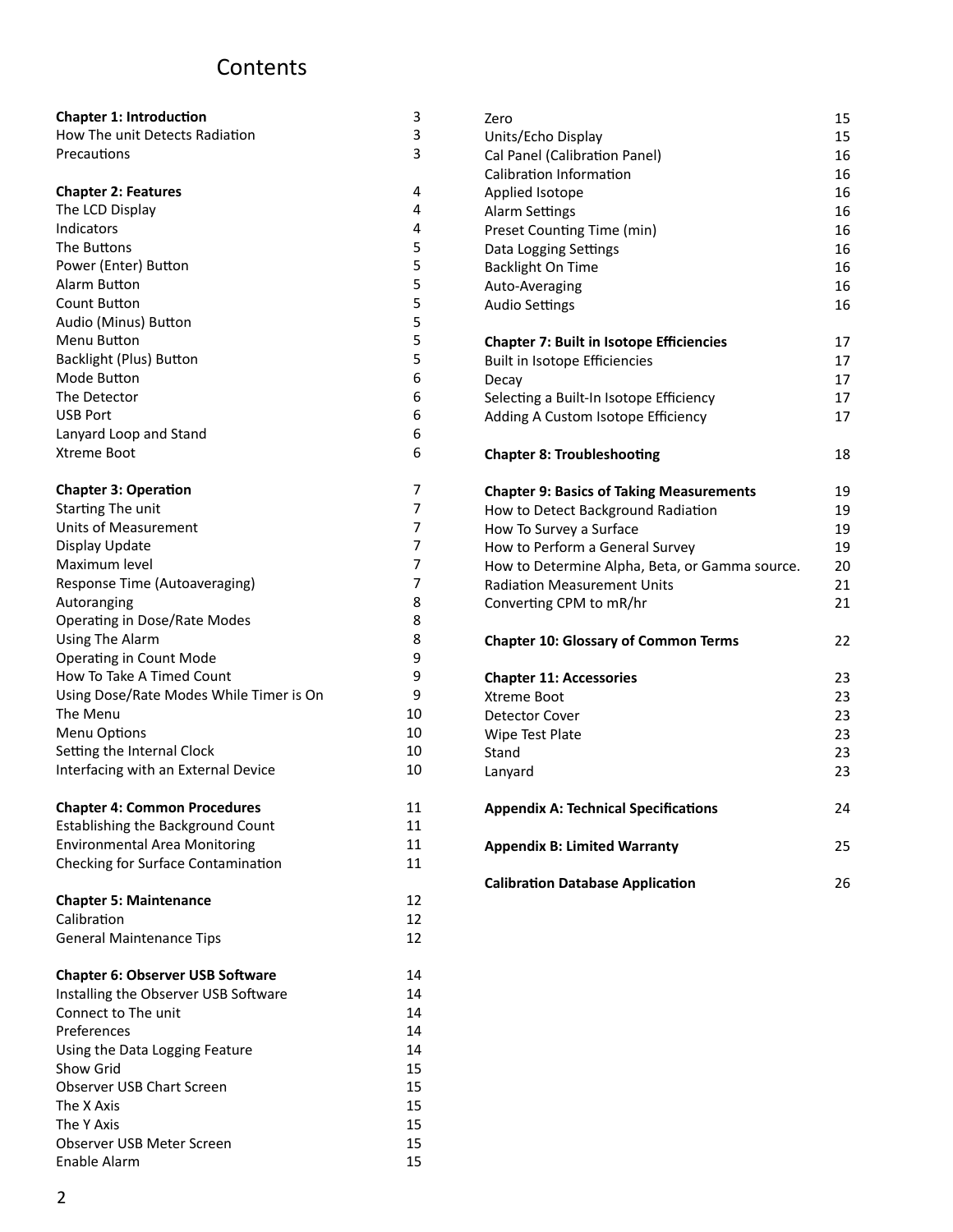The unit is a health and safety instrument that is optimized to detect low levels of radiation. It measures alpha, beta, gamma, and x-ray radiation (ionizing radiation only).

Its applications include:

- Detecting and measuring surface contamination
- Monitoring possible radiation exposure while working with radionuclides
- Screening for environmental contamination
- Detecting noble gases and other low energy radionuclides

## **How The unit Detects Radiation**

The unit uses a Geiger-Mueller tube to detect radiation. The Geiger tube generates a pulse of electrical current each time radiation passes through the halogen quenched tube. Each pulse is electronically detected and registers as a count. The unit displays the counts in the mode you choose.

The number of counts detected by the unit varies from moment to moment due to the random nature of radioactivity. A reading is expressed more accurately as an average over time, and the average is more accurate over a longer time period. *For details, see Operating in Count Mode in Chapter 3.*

## **Precautions**

To keep The unit in good condition, handle it with care, and observe the following precautions:

- CAUTION: Never touch the unit to a surface that may be contaminated. You may contaminate the instrument.
- Do not leave the unit in temperatures over 100° F (38° C) or in direct sunlight for extended periods of time.
- Do not get the unit wet. Water can damage the circuitry and the mica surface of the Geiger tube.
- Do not put The unit in a microwave oven. It cannot measure microwaves, and you may damage it or the oven.
- This instrument may be sensitive to and may not operate properly in radio frequency, microwave, electrostatic, and electromagnetic fields.
- The software may disconnect in high static conditions and may need to be restarted by the user.
- If you do not expect to use the unit for longer than one month, remove the batteries to avoid damage from battery corrosion. A battery indicator appears on the display to show remaining power.
- CAUTION: The tube window can sometimes rupture at altitudes higher than 8000 feet (2438.4 meters).
- The mica surface of the Geiger tube window is fragile. Be careful not to let anything penetrate the screen.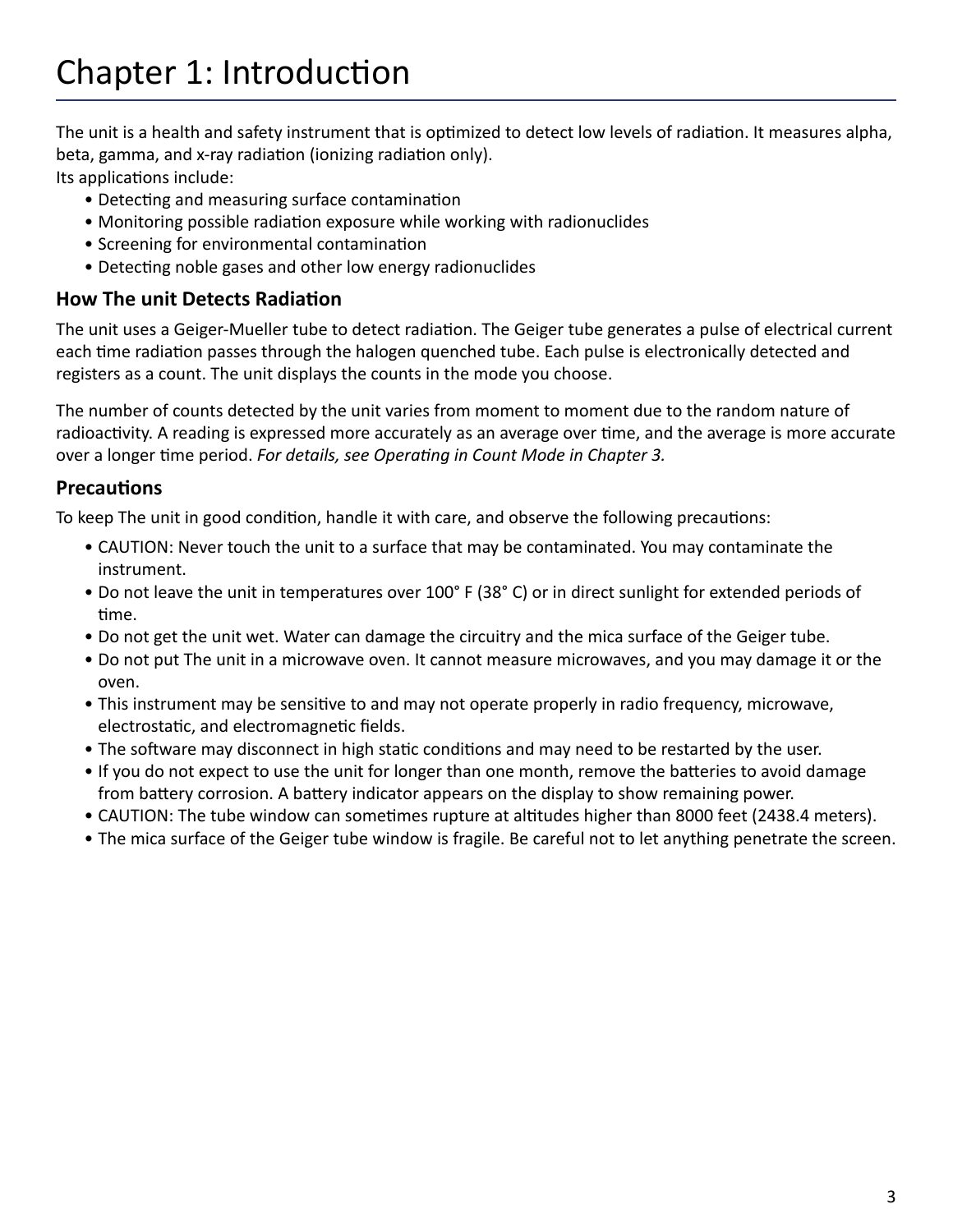# Chapter 2: Features

The unit measures alpha, beta, gamma, and x-ray radiation. It is optimized to detect small changes in radiation levels and to have high sensitivity to many common radionuclides. This chapter briefly describes The unit's features. *For more information on how to use The unit, see Chapter 3: Operation*. The unit counts ionizing events and displays the results on the liquid crystal display (LCD). The unit of measurement is located on the lower right, below the numerical value. The unit of measurement is selected by using the mode switch. Whenever The unit is operating, the red LED indicator flashes each time a count (an ionizing event) is detected *Figure 2 (2)*.

## **The LCD Display** *Figure 2 (1)*

The LCD *(liquid crystal display. Figure 2(1))* shows various indicators according to the mode setting, function(s) being performed, and battery condition as shown below.

#### **Indicators**

**TIOD)** 

BATTERY ICON - Indicates that the unit is powered by the AA batteries and shows the remaining battery life. The battery icon (not shown) will not appear if the unit is plugged into USB power.

 $\leftarrow$  USB ICON - Indicates that the unit is plugged into the USB jack and is running on USB Power. The USB icon will not appear if the unit is running on battery.



*Figure 2(1)*

- △ ALARM ICON - Indicates that the alarm has been set and is active.
- $\mathbf x$ HOURGLASS ICON - The hourglass icon indicates that a timed count is being taken.
- $\mathbf{A}$  RADIATION ICON - The flashing radiation icon indicates that an alarm has been triggered and will remain until the radiation levels drop below the set alarm threshold. The radiation icon will continue to flash at the top of the display if an alarm has been muted.
- $\bullet$ BACKLIGHT ICON - The backlight icon indicates that the backlight has been turned on.
- 03. AUDIO ICON - The audio icon indicates that the audio clicks will sound with each count collected.
- $\mathbf{\mathfrak{a}}$  MUTE ICON - The mute icon indicates audio has been turned off and the unit is operating in silent mode. It will not mute the audio clicks with each count detected (see AUDIO ICON), and it will not mute the alarm.
- RECORD ICON - The record icon indicates that the readings are being recorded into the internal memory, which can be downloaded with the Free Observer USB Software. The record icon will flash when the on board memory is full.
- The crosshairs, located at the bottom center of the display, mark the center of the GM tube. +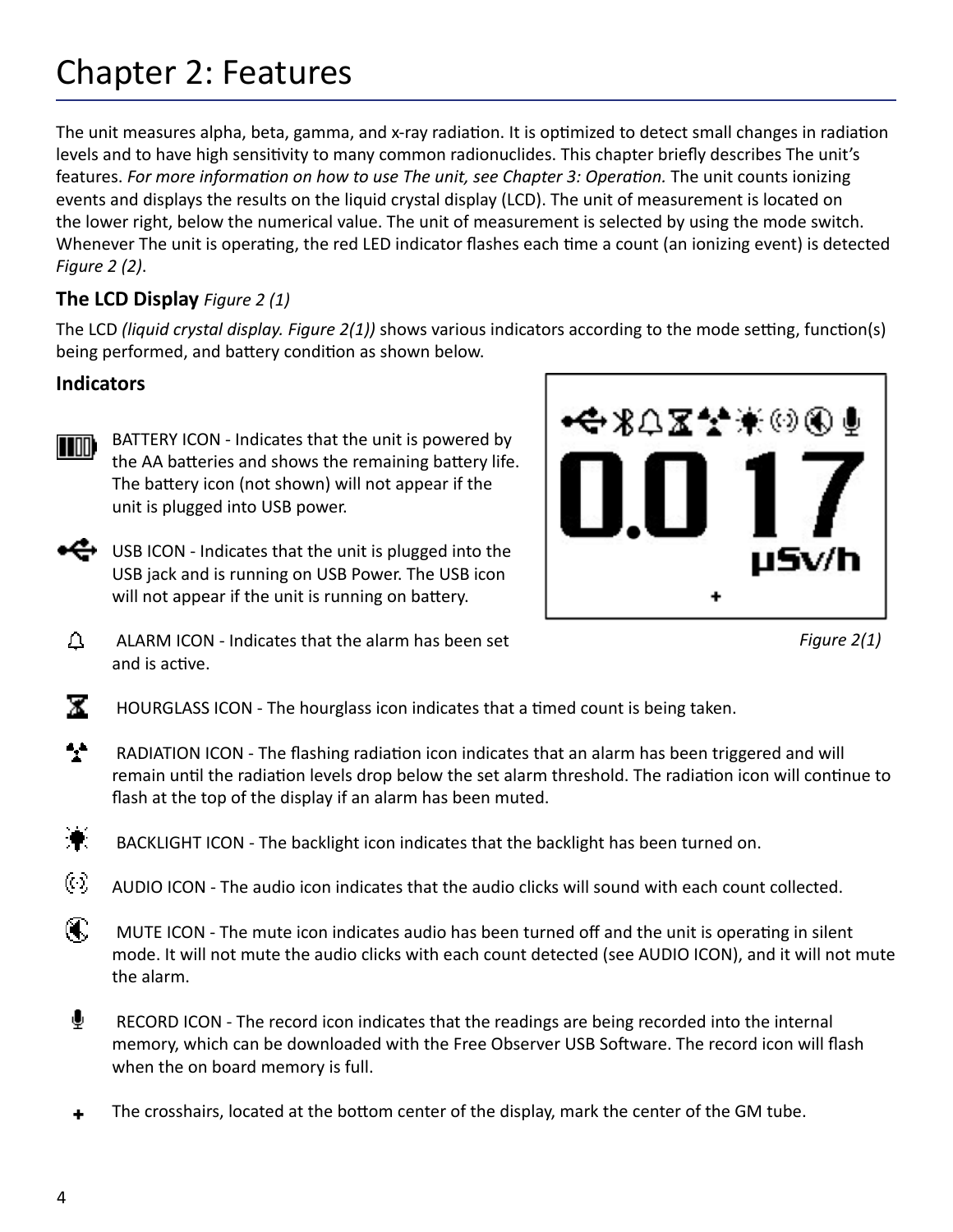## **The Buttons**

The unit has a circular membrane button on the face of the unit, which consists of: Power (Enter), Alarm, Count, Audio (Minus), Menu, Backlight (Plus), and Mode.

## **Power (Enter) Button**

The power (enter) button is located in the center of the membrane switch. It's functions are to turn on and off the unit and act as the "Enter" button when in the utility menu. To turn the unit on, press and hold the power button until you hear a beep. To turn the unit off, press and hold the power button for 3 seconds.

#### **Alarm Button**

The alarm button is used to active the alarm after setting the desired alarm levels.

#### **Count Button**

The default count time is 10 Minutes.

The count button is used to take a timed count. To enter the time set screen, press the count button. *See Chapter 3: How To Take A Timed Count.*

#### **Audio (Minus) Button**

When not in the menu, the Audio Button will function to silence the audio clicks and switch between silent and audio operation. To switch between audio clicks and no audio clicks with each count collected, press the Audio Button. To switch between silent and audio operation, which mutes everything except the ALARM, press and hold the Audio Button for 3 seconds

NOTE: When in the menu, the Audio Button will function as the "scroll down," or "Minus Button," for numbers and settings in the utility menu.

#### **Menu Button**

Pressing the MENU button will enter into the menu. *See Utility Menu in Chapter 3 for more information on using the utility menu.* 

## **Backlight (Plus) Button**

The LCD has a backlight that can be activated for the default 7 seconds by pressing the backlight button. Pressing and holding the backlight button for 3 seconds will turn the backlight on permenantly. Once the backlight has been permenatly activated, pressing and holding the backlight button for 3 seconds will turn off the backlight.

NOTE: When in the menu, the Audio Button will function as the "scroll up," or "Plus Button," for numbers and settings in the utility menu.

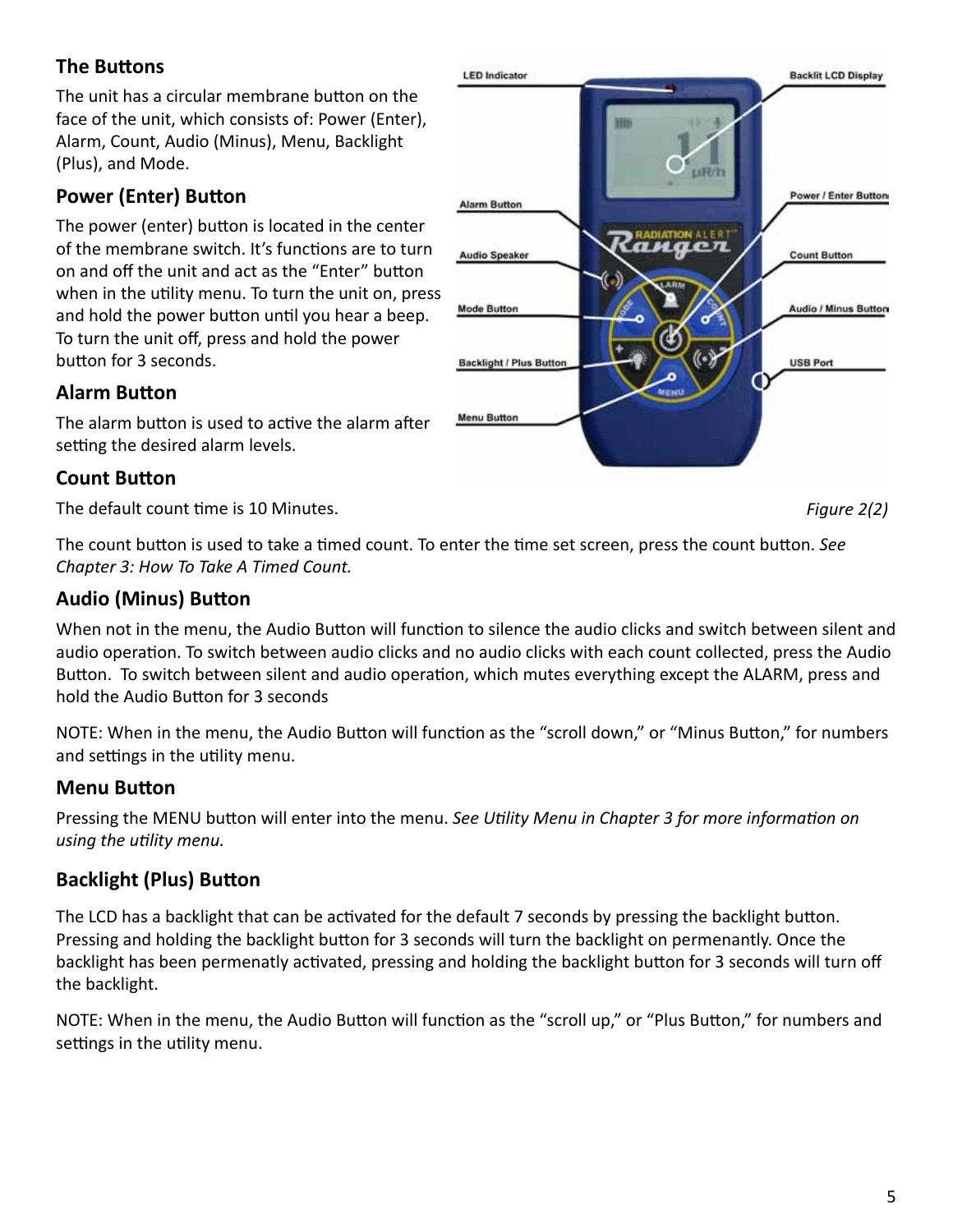#### **Mode Button** *Figure 2 (2)*

The MODE BUTTON is used to select from the available units of measurment.

- *• mR/hr (MilliRoentgen)*  displays the radiation level from .001 to 100.
- *• µR/hr (MicroRoentgen)*  displays the radiation level from 1 to 9999. Once the levels exceed 9999 µR/ hr, the unit of measure will change to mR/hr. Once the radiation levels go below 9999 µR/hr, the unit of measurement will revert back to µR/hr.
- *• µSv/hr (MicroSeivert)*  displays the radiation level from .01 to 1000.
- *• CPM (Counts Per Minute)* displays the radiation level from 0 to 350,000
- CPS *(Counts Per Second)*  displays the radiation level from 0 to 5000
- *• Count* displays the accumulated total of counts from 1 to 9,999.
- NOTE: In *CPM and Count* modes, when numeric values exceed 9999, the unit of measurement will change from COUNTS to kCOUNTS (1000 Counts)

#### **The Detector**

*CAUTION:* The mica surface of the Geiger tube is fragile. Be careful not to let anything penetrate the screen.

The unit uses a two-inch, thin window Geiger tube, commonly called a "pancake tube." The screen on the back of the unit is called the window (*Figure 2 (3))*. It allows alpha and low-energy beta and gamma radiation, which cannot get through the plastic case, to penetrate the mica surface of the tube. The small radiation symbol on the end panel of the detector and the small crosshairs shown on the display indicate the center of the Geiger tube.

#### **The USB Port** *Figure 2 (2)*

The USB Port allows you to interface the unit via USB to a PC for use with the Observer USB Software. *For details, see Chapter 7 Observer USB Software*.

## **Lanyard Loop and Stand**

The lanyard loop is located on the botton of the unit and serves as a means to connect a lanyard. It also serves as the clip to lock the unit into the stand.





*Figure 2(3)*

#### **Xtreme Boot**

The Xtreme Boot is great for protecting against drops and scratches. You will need to remove the boot to change the batteries or use the Wipe Test Plate option.

Be sure to remove the detector cover or any exposure or rate filters you might have attached to the back of the unit before removing the protective boot.

*CAUTION: Be sure you do not damage the mica window on the back of the detector when removing the protective boot from the unit.* 



*Figure 2(4)*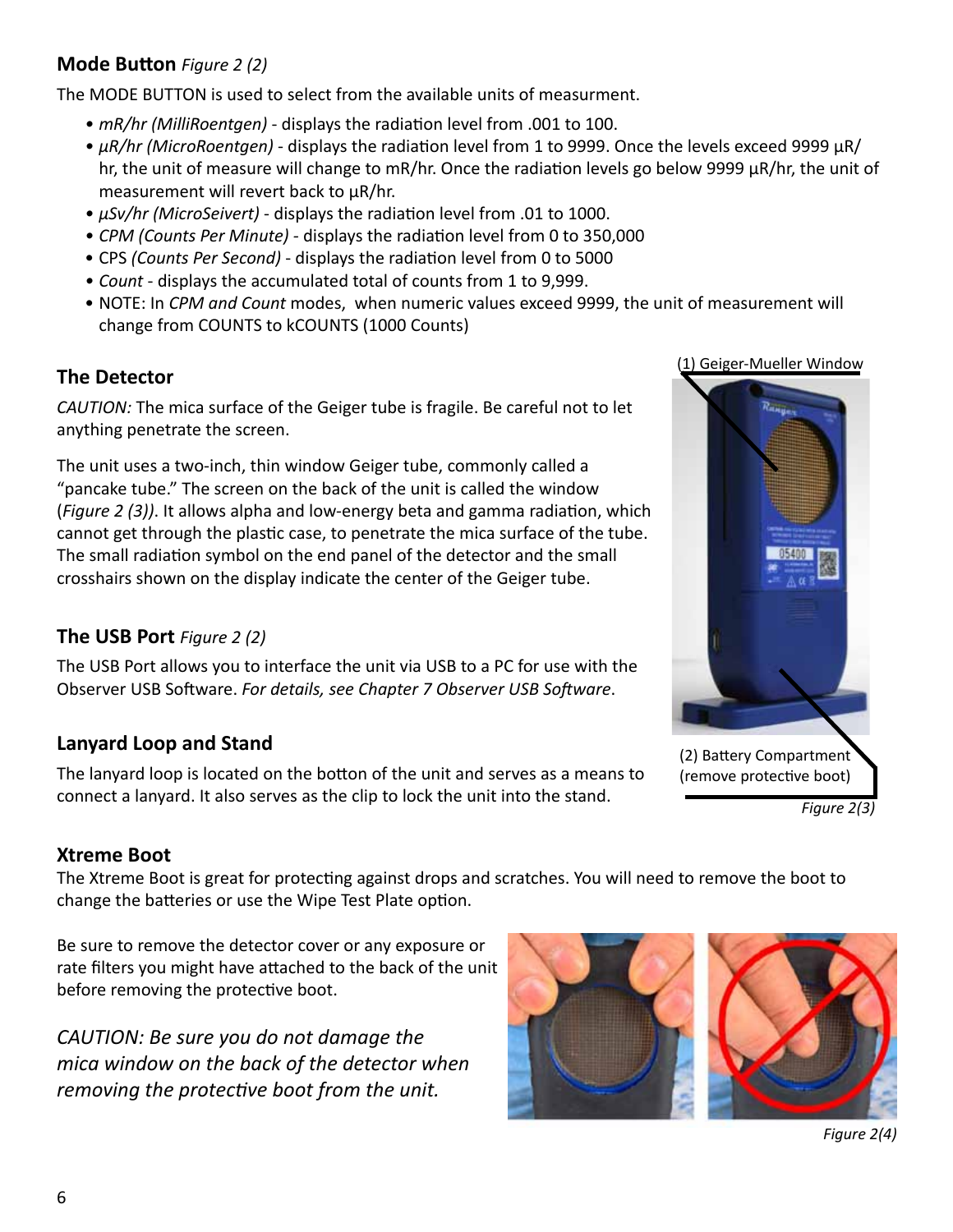# **Starting The unit**

Before starting the unit, install 2 AA alkaline batteries in the battery compartment located in the lower rear of the enclosure. You will need to remove the protective boot to gain access. *CAUTION: Be sure not to press on the 2 inch window of the GM tube while removing the boot.*

The power button is located in the center of the circular buttons on the front of the unit. To start the unit, press and hold the power button for approxamtely 2 seconds until you hear a beep. The unit then begins a system check, displaying the serial number of the unit, firmware version, and the last calibration date on the start up screen. After the system check, the radiation level is displayed in the previously selected mode. Approximately 30 seconds after you start the unit, a short beep indicates that enough information has been collected to ensure statistical accuracy.

If you plan on using the datalogging feature of the unit, please be sure to set the correct local time and date with the Observer USB Software prior to activating the datalogging. *See Chapter 7: Observer USB Software for more information.* 

## **Units of Measurement**

The unit is designed for the use of conventional measurement units; counts per minute (CPM), milliroentgens per hour (mR/hr), microroentgens per hour (μR/hr), counts per second (CPS), microsieverts per hour (μSv/hr), and counts, which are used when taking a timed count. To switch between units, press the mode button. To switch between units, press the mode button.

## **Display Update**

In the dose, rate, and count modes, the numeric display is updated every second.

#### **Maximum level**

When the maximum level for the current mode is reached, the unit beeps for 3 seconds, pauses for 3 seconds, and repeats that pattern. Also, the numerical values displayed will show OVER instead of the specific rate. The beeping pattern and the flashing display continue until the level decreases or the unit is turned off.

#### **Response Time (Autoaveraging)**

When the radiation level is less than 6,000 CPM, the reading in any of the dose rate modes is based on the radiation detected in the previous 30 seconds. In order to give a quicker response to changes, when the radiation level exceeds 6,000 CPM in any 30 second period, the reading is based on the previous 6 seconds. When the radiation level exceeds 12,000 CPM in any 30-second period, the reading is based on the previous 3 seconds. Note: Though Auto-Averaging is on by default, you can choose the fast response mode at any radiation level in the menu.

| After 30 second start-up          | The reading will be based     |  |
|-----------------------------------|-------------------------------|--|
| if instrument is detecting        | on an average of the previous |  |
| $( < 100$ CPS)                    | 30 seconds                    |  |
| <6000 CPM or <1.75 mR/hr          |                               |  |
| $(100 - 200$ CPS)                 | 6 seconds                     |  |
| 6000-12,000 CPM or 1.75-3.6 mR/hr |                               |  |
| $( > 200$ CPS)                    | 3 seconds                     |  |
| >12.000 CPM > 3,6 mR/hr           |                               |  |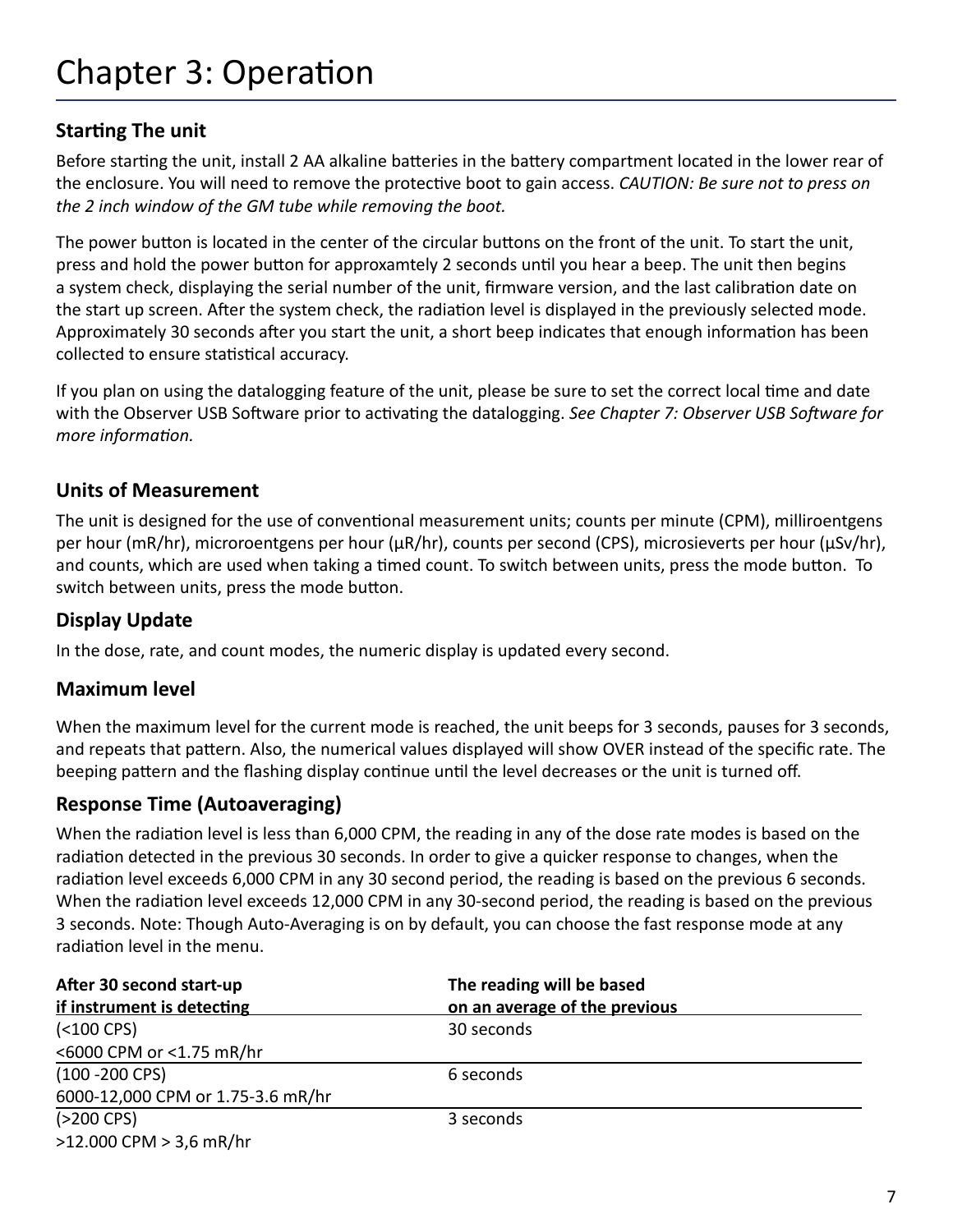### **Autoranging**

When radiation levels increase in some modes over certain preset levels, The unit uses autoranging, automatically changing from CPM to KCPM or from µR/hr to mR/hr.

### **Operating in Dose/Rate Modes**

*Caution: Be sure there is no obstruction between the detector window and the source being monitored/ surveyed. Avoid making measurements with the GM window facing the sun, as it could affect your readings.*

At low count rates, significant changes in the radiation level displayed can take up to 30 seconds to stabilize when set to auto-ranging. *For details see Autoranging in this chapter.*

CPM, CPS, and Total counts are the most direct methods of measurement.

µR/hr, mR/hr and µSv/hr are calculated using a conversion factor optimized for Cesium-137. This mode is less accurate for radionuclides other than Cs-137, unless you have calibrated the unit for the specific radionuclide you are surveying.

The most immediate indicators of the radiation level are the audio indicator and count light.

#### **Using The Alarm**

The Alarm can be set in dose or rate modes using the currently selected unit of measurement. Once the alarm threshold is reached, the beeper will sound and the alert icon (radiation symbol) will flash until the alarm is deactivated, or the radiation level drops below the set alarm threshold.

- 1. To set the alarm, press the alarm button. The SET ALARM screen will be displayed.
- 2. Use the + or buttons to increase or decrease the desired alarm level.
- 3. Once you have set the alarm to the desired level, press the enter button to retain the setting into memory and activate the alarm. The alarm icon (bell icon) is now displayed to indicate the alarm is active.
- 4. Once the alarm is triggered, press the alarm button to mute the alarm. The alert icon (radiation symbol) will remain flashing until the radiation levels fall below the set alarm level.
- 5. To deactivate the alarm mode, press alarm button, then enter. The alarm icon is no longer shown at the top of the display.

#### **Using the Data Logging Feature**

We recommend the clock be set prior to collecting data to append the correct time and date in your collected data. The internal clock of the unit can be set to the time and date on a PC running the Observer USB Software by clicking Functions > Synchronize Ranger to PC Clock. The unit will beep twice once synchronization has completed.

Once the time has been set, you can activate the datalogging via the Observer USB Software or via the menu button on the unit. To activate it on the unit, simply press Menu > Data Logging, then enter and follow the onscreen prompts. The default data logging frequency is 10 minutes. You can change the value in the Cal Panel window of the Observer USB Software. *For more information, see Chapter 7: Observer USB Software.*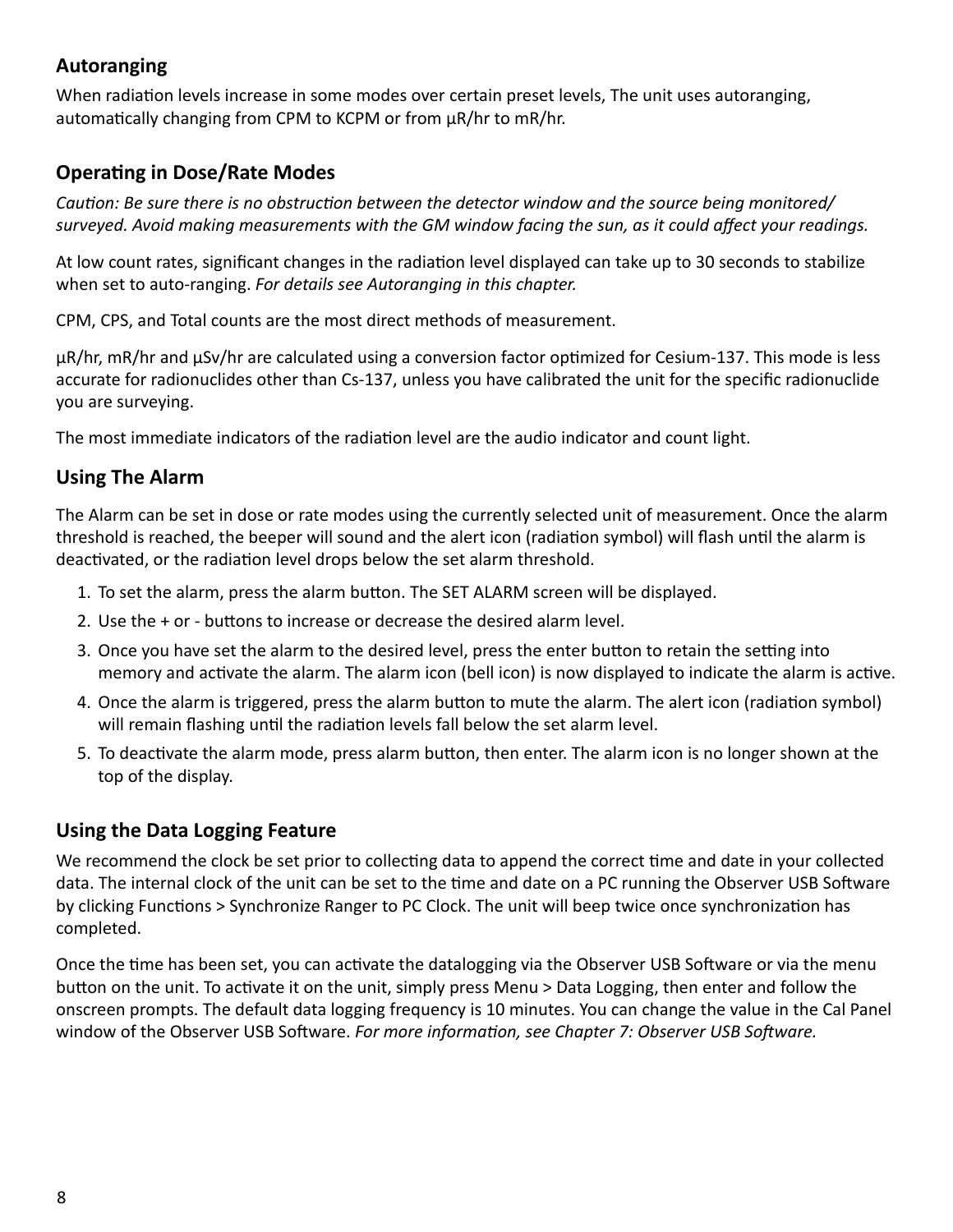## **Operating in Count Mode**

A timed count is useful for determining the average counts per minute over a longer period of time. The number of counts detected by the unit varies from minute to minute due to the random nature of radioactivity. When a count is taken over a longer period, the average count per minute is more accurate.

Taking an average allows you to detect low-level contamination or differences in background radiation due to altitude or soil mineral content. For example, if one 10-minute average is 1 count per minute higher than another 10-minute average, the increase is likely due to normal variation. But over 12 hours, a 1 count per minute increase over the 12 hour background average may be statistically significant.

## **How to Take a Timed Count**

- 1. Press the count button
- 2. Using the menu button to switch between seconds, minutes, and hours, set the time using the + and buttons to increase and decrease the time.
- 3. Once you set the count time, press the enter button to begin the timed count.
- 4. On the count screen, once the count has begun, a flashing hourglass will appear at the top of the display and a star will appear next to the count down until it is completed.
- 5. From the count screen, press the mode button to cycle through the various units of measure. If you want to see the remaining time in the count, continue cycling through the units of measure until you return to the count screen. If you have pressed the count button accidentally and do not wish to start a new timed count, press the count button again to exit the set count time screen and return to the units of measure.
- 6. To stop the current count, press the count button, and press enter.
- 7. Pressing the enter button again will start a count with the previous count. Pressing the count button will exit the count screen.

#### **Using Dose/Rate Modes While Timer is On**

Dose/rate modes can be used while the timer is on. In any dose/rate mode, the hour glass indicator will continue to flash during a timed count. At the end of the timed period, the hour glass will remain solid, and the unit will beep 3 times.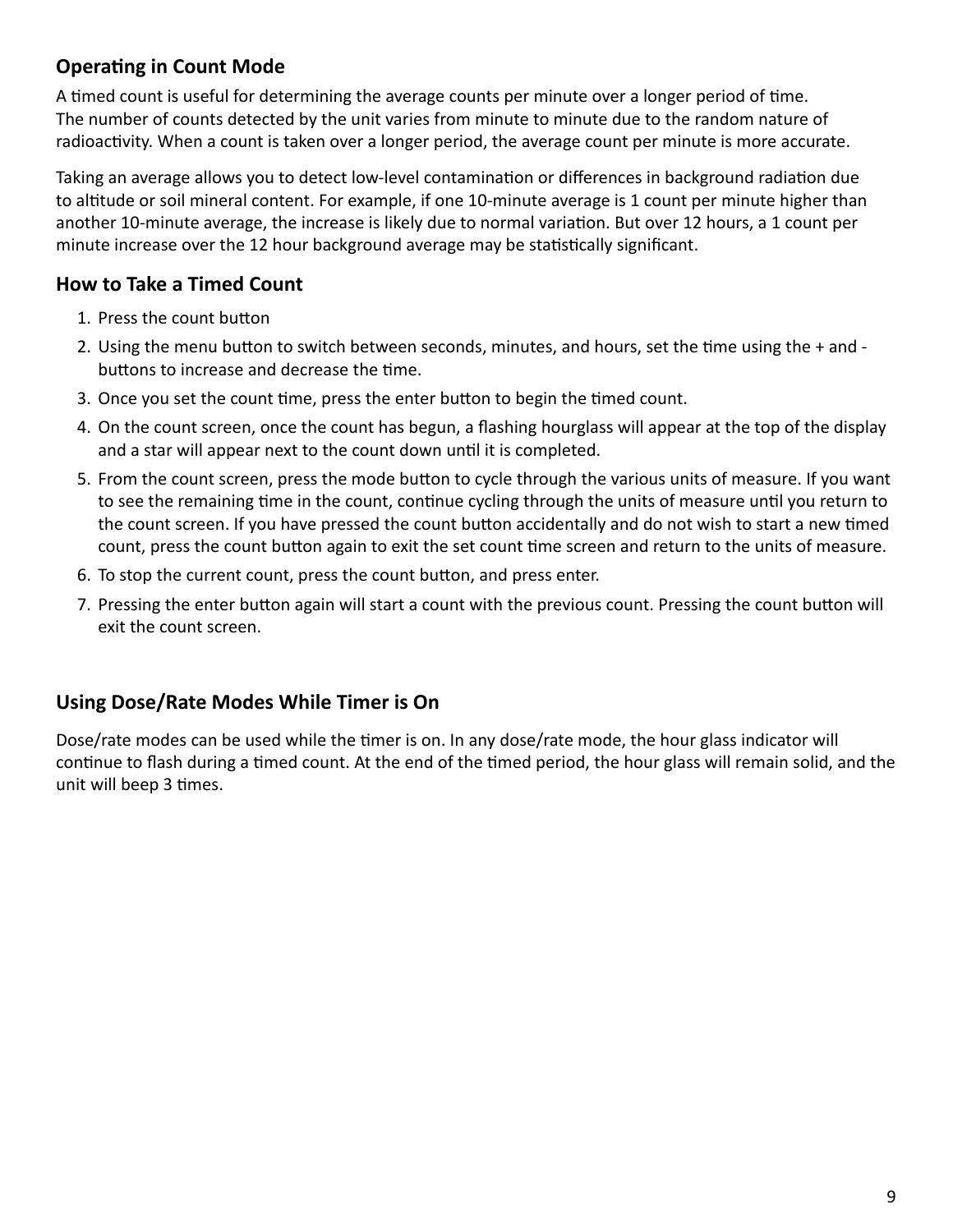#### **The Menu**

The Menu allows the user to change default settings for several operating parameters. Once a setting is changed, it remains in effect unless they are changed through the Utility Menu, The USB Observer Software, or restoring the unit to its default settings.

- 1. To activate the Menu, press the menu button. The display will show the menu options.
- 2. Scroll through the menu by pushing the + or buttons.
- 3. To select an option, push the enter button.
- 4. Use the + or buttons to toggle between choices and press the enter button to select the new value. To adjust another menu option, repeat the above steps.
- 5. To exit the Utility Menu at any time, press the menu button again. The unit will continue with normal operation.

#### **Menu Options**

**Auto Averaging -** Turn on and off auto averaging. On by default.

**Data Logging -** Turn on and off the internal memory to record readings. Off by default.

**Pick Efficiency -** Select the efficiency to apply to the reading.

**Set To Defaults -** Reset to the default factory settings. Doing this will not change the deadtime and sensitivity or the time and date.

#### **Setting the Internal Clock**

It is not necessary to set the internal clock to start collecting data to memory, but it is recommended to properly time stamp the data collection on your device with the correct time and date in your collected readings. You will need a copy of the Observer USB Software to set the internal clock. The latest version is available at seintl.com/software. *For details, see Chapter 7: Observer USB Software.*

#### **Interfacing with an External Device**

The USB jack on the right side of the unit provides an interface for use with the USB Observer Software. You can use it to record the counts on a computer, download the recorded data, and calibrate the instrument. *For details, see Chapter 7 Observer Software*.

*Note: The USB will not charge the batteries.*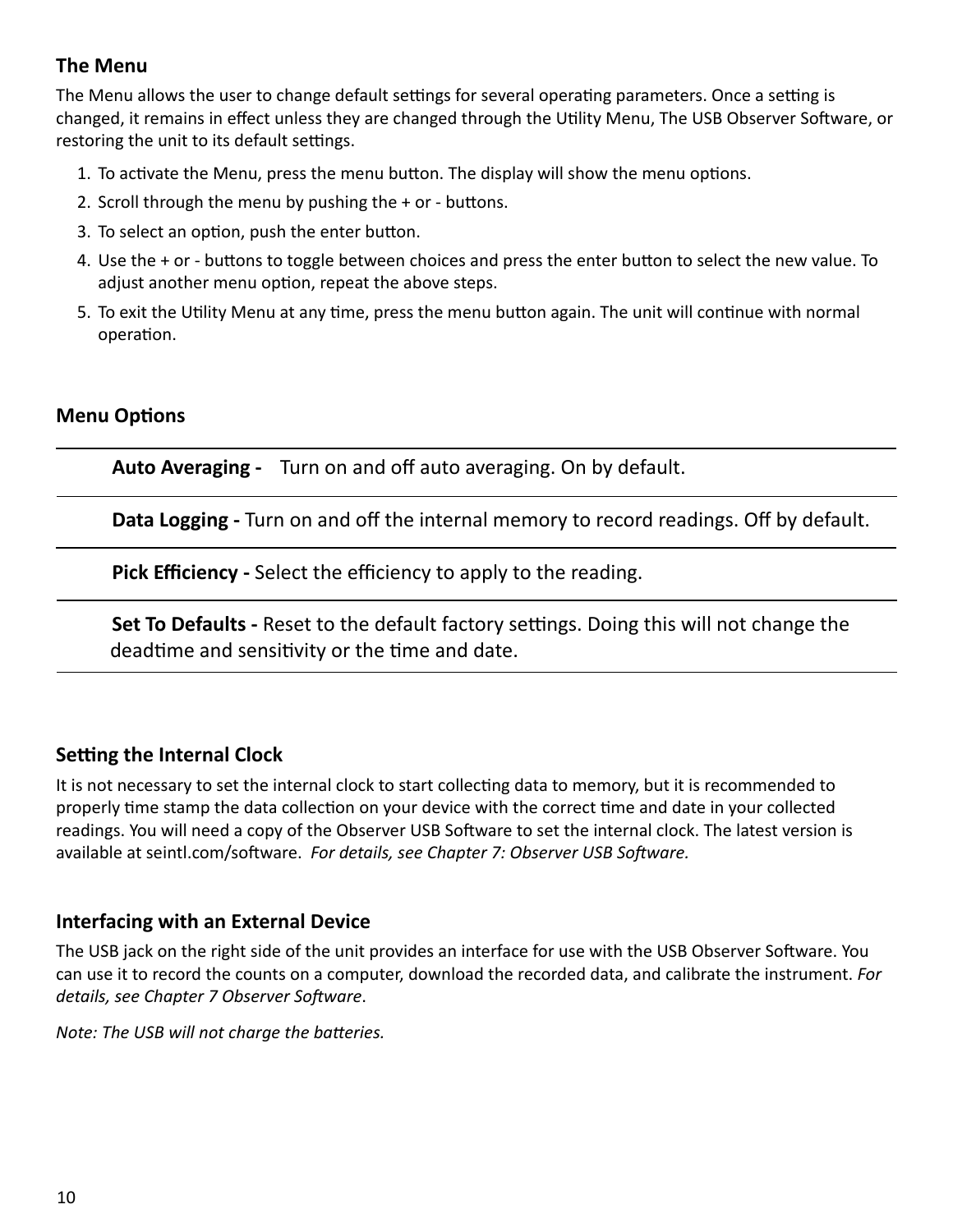# Chapter 4: Common Procedures

The following sections give instructions for several commonly-used procedures. With any procedure, the user must determine the suitability of the instrument or procedure for that application.

## **Establishing the Background Count**

Normal background radiation levels vary at different locations, different times, even in different areas of the same room. To accurately interpret the readings you get on the unit, it is good to establish the normal background radiation count rate for each area you plan to monitor. You can do this by taking a timed count. *See How To Take A Timed Count in Chapter 3 for more information*.

A 10-minute average is moderately accurate. You can repeat it several times and compare the results to establish accuracy. To establish a more accurate average, take a 1 hour timed count. If you need to determine whether there is prior contamination, take averages in several locations, and compare the averages.

## **Environmental Area Monitoring**

You can keep The unit in dose/rate mode whenever you want to monitor the ambient radiation, and look at it from time to time to check for elevated readings.

If you suspect an increase in ambient radiation, use the count mode and take a 5 or 10 minute count, and compare the average to your average background count. If you suspect an increase that is too small to detect with a short timed reading, you can take a longer count (for example 6, 12, or 24 hours).

## **Checking for Surface Contamination**

To check a surface, hold the detector window close to the surface, and read the count rate (wait 30 seconds or until the reading has stabilized). If you want to find out if a surface is slightly radioactive, take a timed count or a longer accumulated count.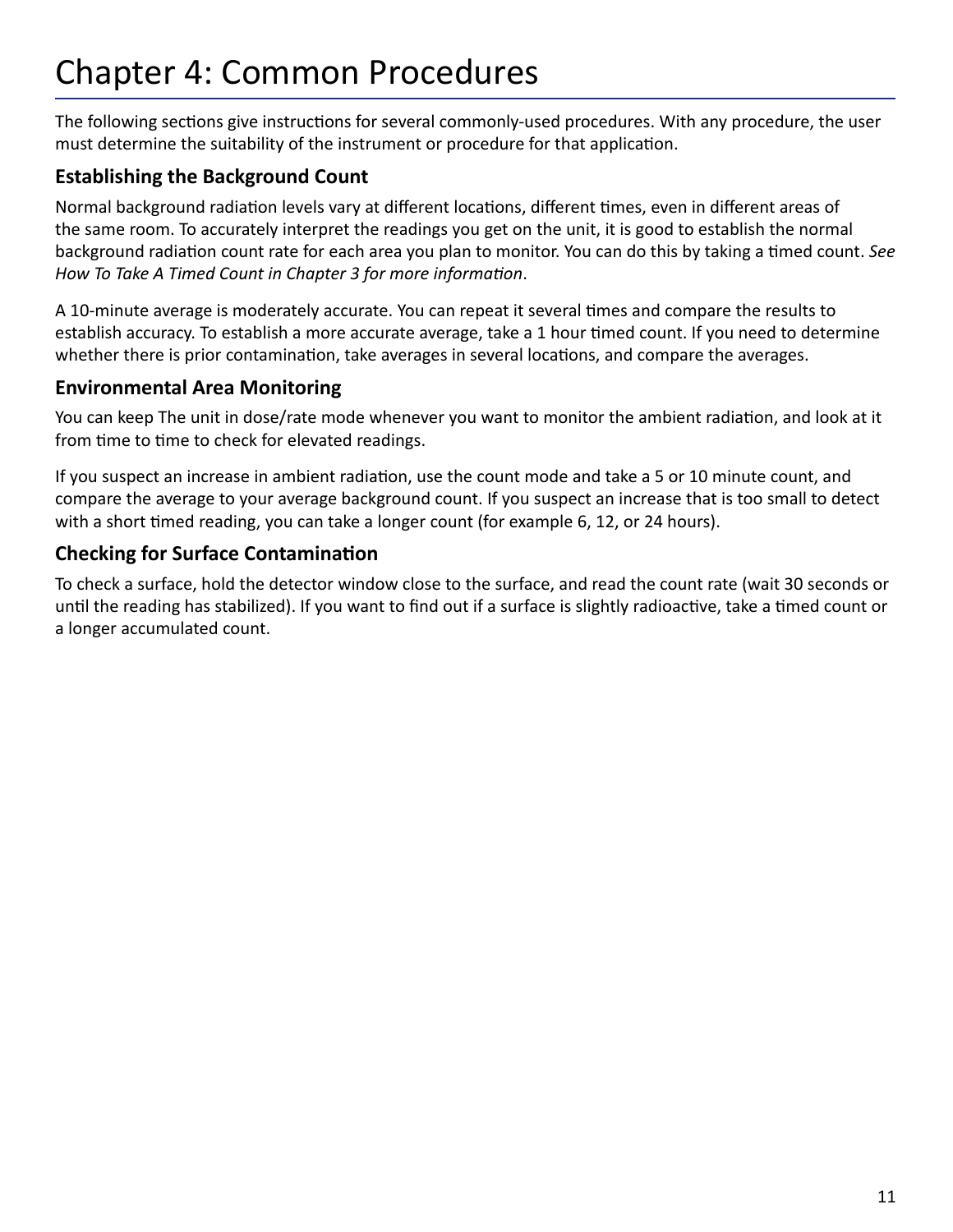# Chapter 5: Maintenance

The unit requires regular calibration and careful handling to assure good measurements. Use the following guidelines to maintain the instrument properly.

## **Calibration**

We recommend that the unit be calibrated annually, or as often as your regulations require. The best way to calibrate is using a calibrated source at a calibration lab. However, if no source is available, it is possible to calibrate electronically using the calibration software.

The standard by which The unit is calibrated is cesium-137. A certified calibration source should be used. To calibrate The unit for another radionuclide, use a calibrated source for that radionuclide or the appropriate conversion factor referenced to Cs-137. CAUTION: Errors can occur when using low level sources or background for calibrating. In the Calibration mode, the smallest increment which can be adjusted is .010.

If you would like more information about source calibrations, please contact us at 1.800.293.5759 or go to seintl.com/services.

#### **General Maintenance Tips**

- 1. Do not get the instrument wet.
- 2. Be sure to store the meter in a location without direct sunlight, as sunlight can damage the end window of the detector over time.
- 3. Be sure to store the unit inside the carrying case when not in use.
- 4. If you are planning to store the unit for a loner than one month, remove the batteries to avoid battery corrosion inside the battery compartment.
- 5. Do not place the unit inside a microwave oven as it can damage the unit and/or the microwave. This instrument is for detecting ionizing radiation such as alpha, beta, gamma, and x-rays. It will not detect non-ionizing radiation such as microwave and radio emissions.
- 6. Do not place any objects that may puncture the mica end window of the detector near the detector.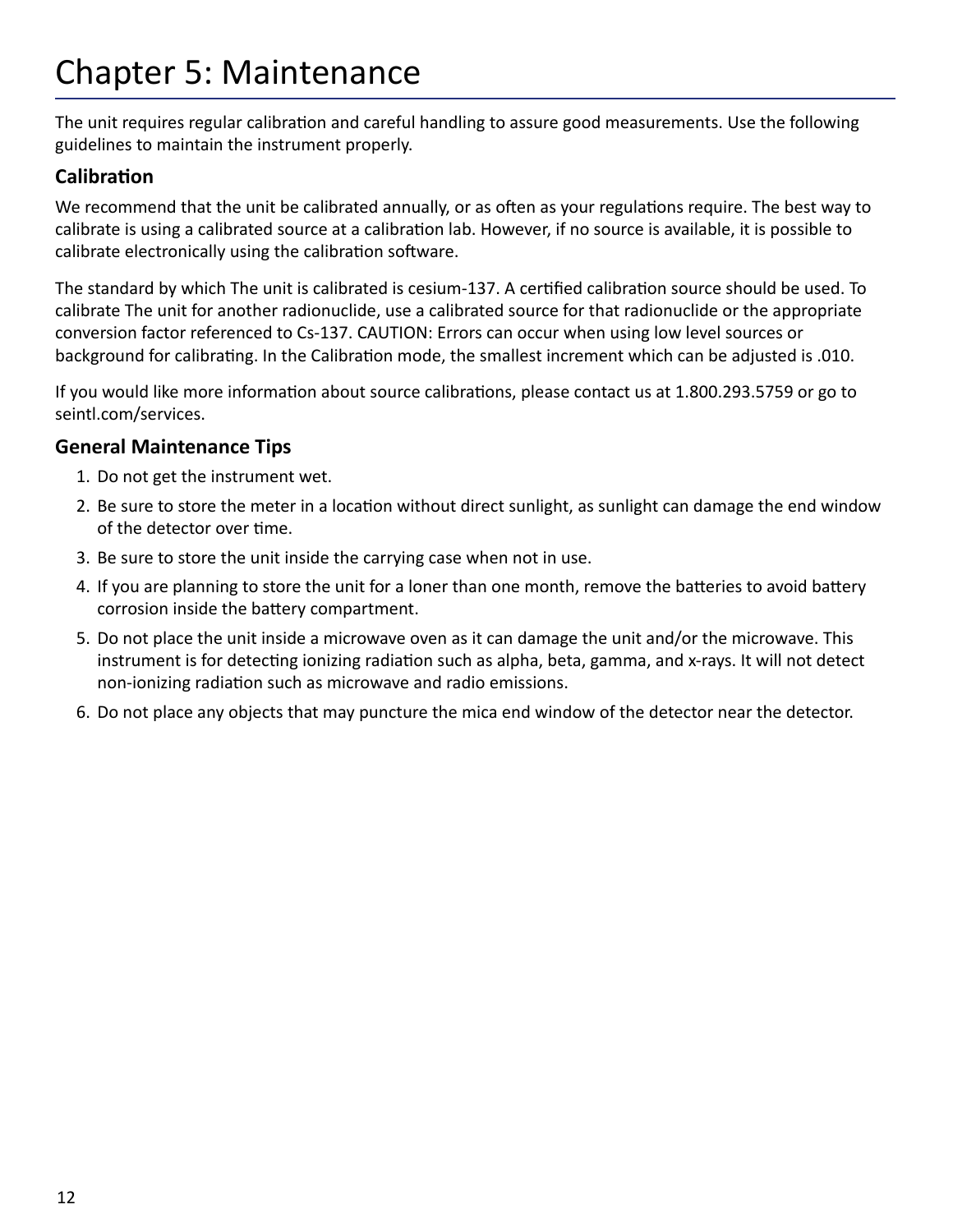# Chapter 6: Observer USB Software

The Observer USB reads in Total Counts, CPM, CPS,  $\mu$ R/hr, mR/hr,  $\mu$ Sv/hr and has the ability to collect, log the data received, calibrate the unit, and echo the readings collected on a PC. The data is displayed on a graph, as well as a digital on-screen meter. Data can be saved or printed in various ways, including a spreadsheet format. The dwell/count time can be adjusted for each point on the graph. You can also set the length of time for the count. The on-screen display in the software has adjustable settings as well as a settable alarm.

#### **Installing the Observer USB Software**

To use the Observer USB Software with your unit, you will first need to install the software prior to connecting your instrument to the computer. You can download a copy at seintl.com/software. After the software has completed downloading, double click on the installer and follow the on-screen prompts. Once the software is installed and started, the detector will be automatically detected and identified once the unit is connected via USB.

## **Connect to The unit**

Ensure that you have installed the Observer USB Software before connecting the unit. The USB port is a microUSB type jack located on the side of the unit above the Output *Figure 2 (9)*. To connect the unit, power on your detector, plug the cable into the USB jack, and connect the other end to the USB port on your computer.

Once the unit is connected, the Observer Software will launch and open a window for the instrument with a serial number displayed in the upper left corner of the title bar. A new window will open for each detector connected.



#### **Preferences**

The alarm settings, auto-save chart feature, and the grid settings for datalogging frequency and units of measurement can be adjusted in View > Preferences menu. Auto Save files are saves to the Observer USB Data folder, located in the Documents Library.

#### **Show Grid**

The Show Grid check box displays the data collected in the grid. The grid displays an ongoing collection of data based on the user selectable settings in the View > Preferences > Grid Settings dialog box. For example, if the grid setting is 60 seconds, a new data point will appear on the grid every minute.

#### *Figure 7(1)*

# **Observer USB Chart Screen**

The Observer USB Chart Screen *(Figure 7(2))* displays a chart of the data currently collected by the attached instrument.

## **The X Axis**

The X axis consists of the time and date stamp of the reading collected and will adjust automatically to display all of the data collected unless the Scroll check box is selected. If the Scroll check box is selected, the X axis will display the latest readings collected in the minute(s) time frame selected next to the Scroll check box. For example, if 2 minutes is selected in the Scroll time, then the chart will display the latest 2 minutes of data collected. The most recent data collected will be shown on the right side of the graph.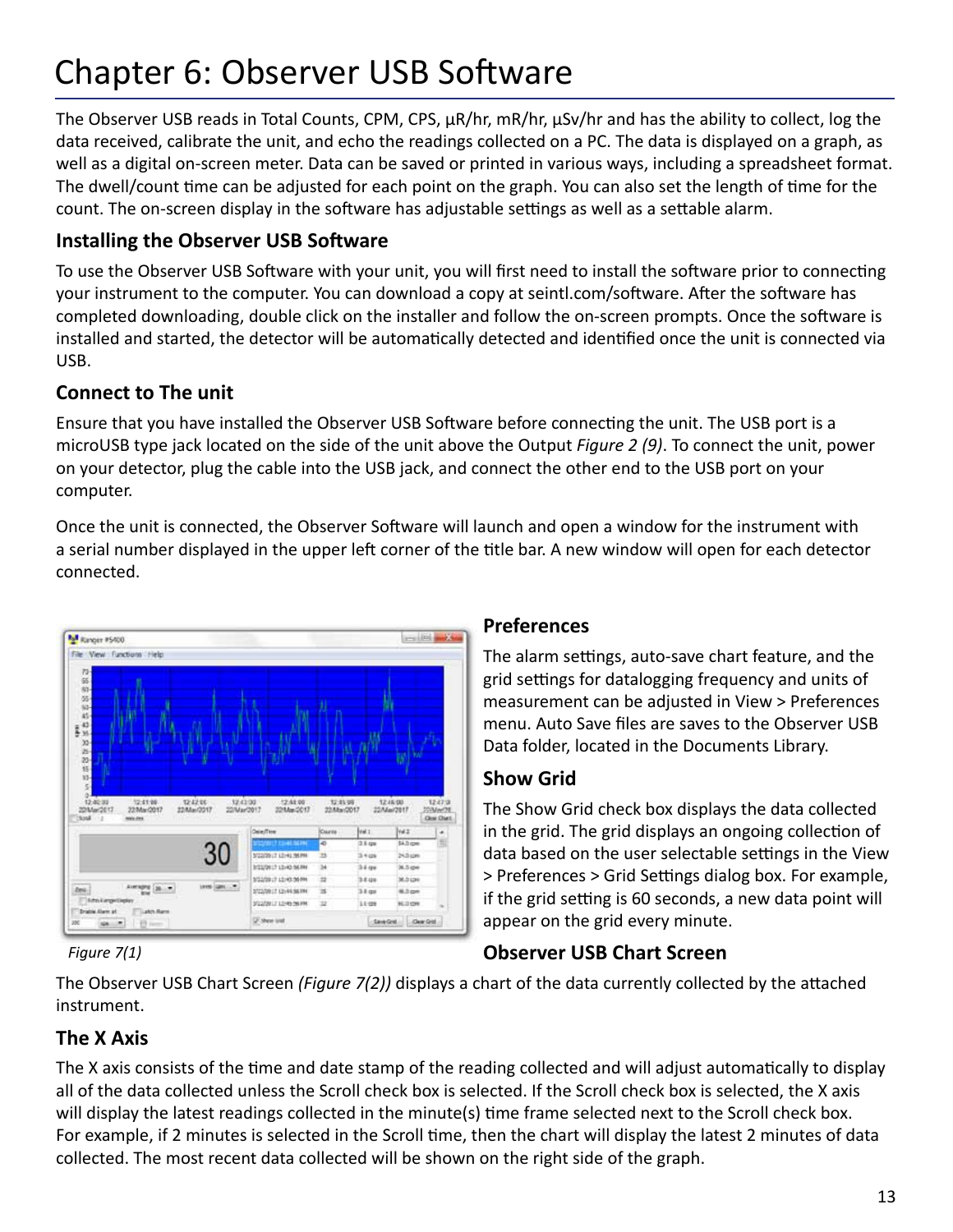## **The Y Axis**

The Y axis displays the unit of measurement for the reading displayed and will automatically adjust to display the highest reading collected.

## **Observer USB Meter Screen**

The Observer USB Meter Screen *(Figure 7(3))* simulates a digital meter to display the readings collected by the detector.

# **Enable Alarm**



*Figure 7(2)*

This will enable the alarm that is built into the software. Once the radiation levels go back below the set level of the alarm, the alarm will stop unless you have checked Latch Alarm. When the Latch Alarm is checked, the alarm will continue to go off until the reset button is pressed. This is a USB Observer Software alarm only, not the alarm on the unit itself.

#### **Zero**

When the Zero is clicked, the averaging of the collected counts starts over.

## **Units/Echo Display**

When Echo Display is checked, the meter screen will mirror the display of your Ranger and the units dropdown box selects the unit of measurement displayed on the y axis of the chart screen. When Echo Display is not checked, the meter screen will not mirror the display of your Ranger. You can select your own averaging time

| Ranger #5400<br>File View Functions Help                               |            |                  |
|------------------------------------------------------------------------|------------|------------------|
|                                                                        |            | D<br>3<br>3<br>3 |
| Averaging<br>$\mathbf{1}$<br>Zero<br>time<br><b>Echo RangerDisplay</b> | Units µR/h | 3<br>3<br>3      |
| Latch Alarm<br>Enable Alarm at<br>100<br>cps<br>ි Reset                |            |                  |

and the units dropdown box selects the unit of measurement displayed on both the y axis of the chart screen and the meter screen.

#### **Averaging Time**

The Averaging Time selects the number of seconds in which the previous readings are averaged. The longer the averaging time, the more accurate your reading. Shorter averaging times allow significant changes to be seen more quickly.

# **Cal Panel (Calibration Panel)** *Figure 7(3)*

Located under View > Cal Panel, the Cal Panel Window *(Figure 7(4))* can be used to change a number of settings on your unit. The unit should be in the mode or count screen when Updating the Settings, as some changes to the menu items via the Cal Panel will not refresh on the unit if the unit is displaying a menu screen.

## **Calibration Information**

Calibrations, such as NIST Source Calibrations, include information such as the Serial Number, Calibration Date, Deadtime (sec), and Sensitivity (cpm per mR/hr).

*CAUTION: Please note that changes to the Serial Number, Calibration Date, Deadtime (sec), and Sensitivity (cpm per mR/hr) may void any calibration of the unit on record.* 

## **Applied Isotope**

*See Chapter 8: Built in Isotope Efficiencies.*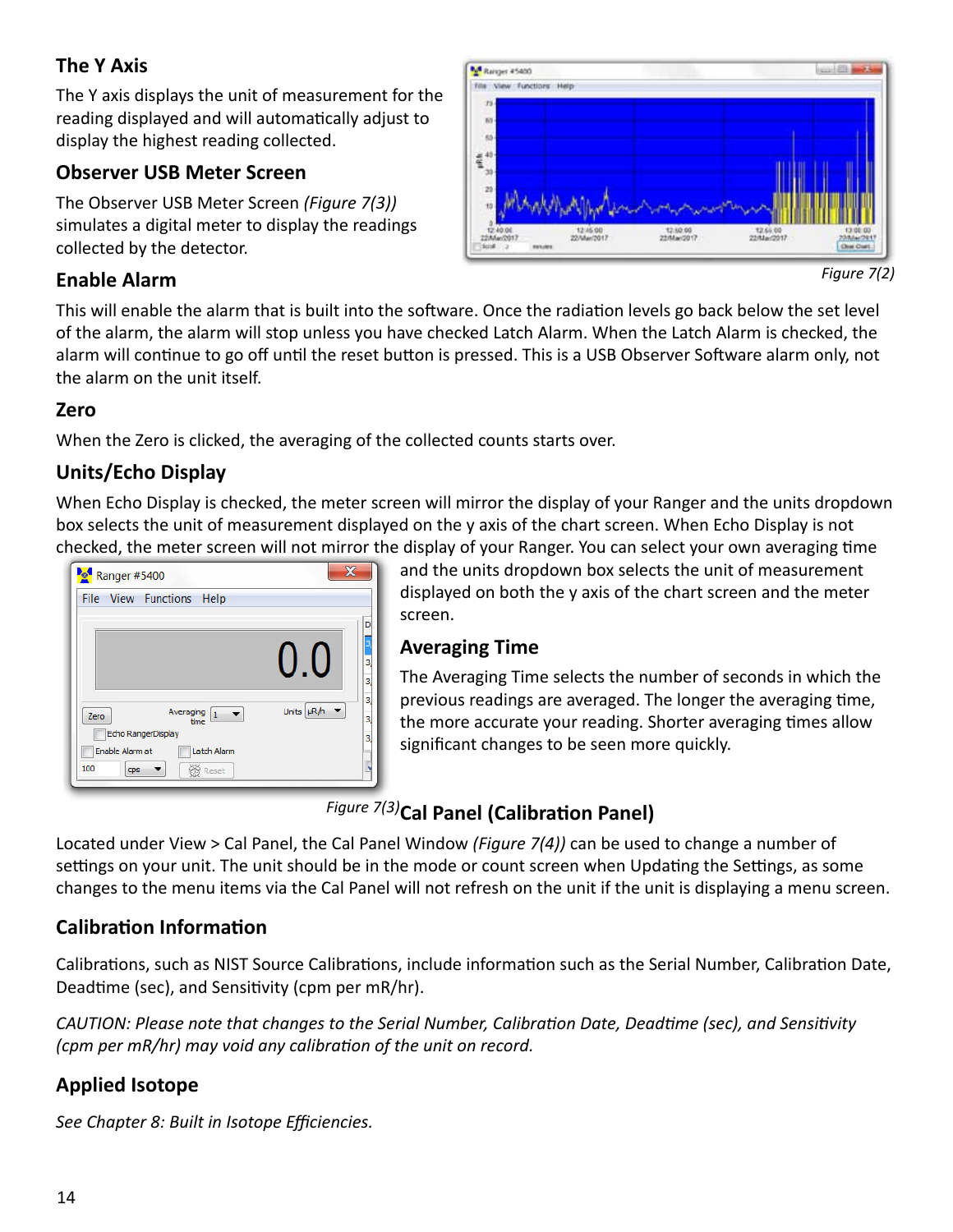## **Alarm Settings**

The Alarm cpm and Alarm Enabled fields set the alarm. To activate the alarm, enter the desired alarm threshold in the Alarm cpm field and check Alarm Enabled. To disable the alarm, uncheck Alarm Enabled.

## **Preset Counting Time (seconds)**

This will set the default time for taking a count on your unit.

#### **Data Logging Settings**

Use Datalogging, Datalogging Interval (min), Circular Buffer, and Clear Memory handle the data logging settings in the Cal Panel. *Note: Be sure to set the time and date on your unit before activating the datalogging feature.*

> **Use Datalogging** - Check the box to enable writing the collected data to the internal memory. **Datalogging Interval (min)** - How often you want the data to be logged.

**Circular Buffer** - When this box is checked, the oldest collected data will be overwritten with the most recent data collected.

| Serial Number        |                            | Alarm com                           |
|----------------------|----------------------------|-------------------------------------|
| 5400                 |                            | 320                                 |
| Calibration Date     |                            | Alarm Enabled                       |
| May 01, 2000         |                            |                                     |
| DeadTime (sec)       |                            | Preset Counting Time (sec)          |
| 1.140E-04            |                            | 10                                  |
|                      | Sensitivity (cpm per mR/h) | Use Datalogging                     |
| 3340                 |                            | Datalogging Interval (min)          |
|                      |                            | 1                                   |
|                      |                            | Circular Buffer                     |
| Applied Isotope      |                            |                                     |
| $None$ (cpm/cps) $-$ |                            | Clear Memory                        |
| Efficiencies (c/d)   |                            | Backlight On Time                   |
| $C-14$               | 0.0291                     | 7                                   |
| 5.35                 | 0.0317                     |                                     |
| $Cs - 137$           | 0.2078                     |                                     |
| $P-32$               | 0.2200                     |                                     |
| $S/Y-90$             | 0.2274                     | V Auto Averaging<br>V Cloks Enabled |
| $1-131$              | 0.0600                     |                                     |
| Alpha                | 0.0420                     | Ouiet Mode                          |
| Named Isotope        |                            |                                     |
| $CO-60$              | 0.1400                     |                                     |

*Figure 7(4)*

**Clear Memory** - Clears the data stored in the internal memory of the unit.

#### **Using the Data Logging Feature**

You should set the time and date on the unit prior to collecting data. We recommend the clock be set prior to collecting data to ensure a correct time and date in your collected data. The internal clock of the unit can be set to the time on the PC you are using by clicking Functions > Synchronize The Ranger to PC Clock. The unit will beep twice once synchronization has completed. The update will be recorded in the on board memory if the recording feature is on.

If the recording feature on the unit is activated and the internal clock is set, then the collected data can be retrieved from the unit's internal memory by selecting Functions > Retrieve Memory. Data is stored in a text delimited file, which can be opened in your preferred spreadsheet software. The default data logging frequency is 10 minutes. You can change the value in the Calibration Panel window of the Observer USB Software.

## **Backlight On Time**

This will determine how many seconds the backlight will be on when pressing the backlight button on the unit.

#### **Auto-Averaging**

This activates the auto-averaging feature of the unit. When unchecked, the unit is in fast response mode.

#### **Audio Settings**

Clicks Enabled - enable/disable the clicks only with the Clicks Enabled checkbox. Quite Mode - enable/disable all sounds on the unit.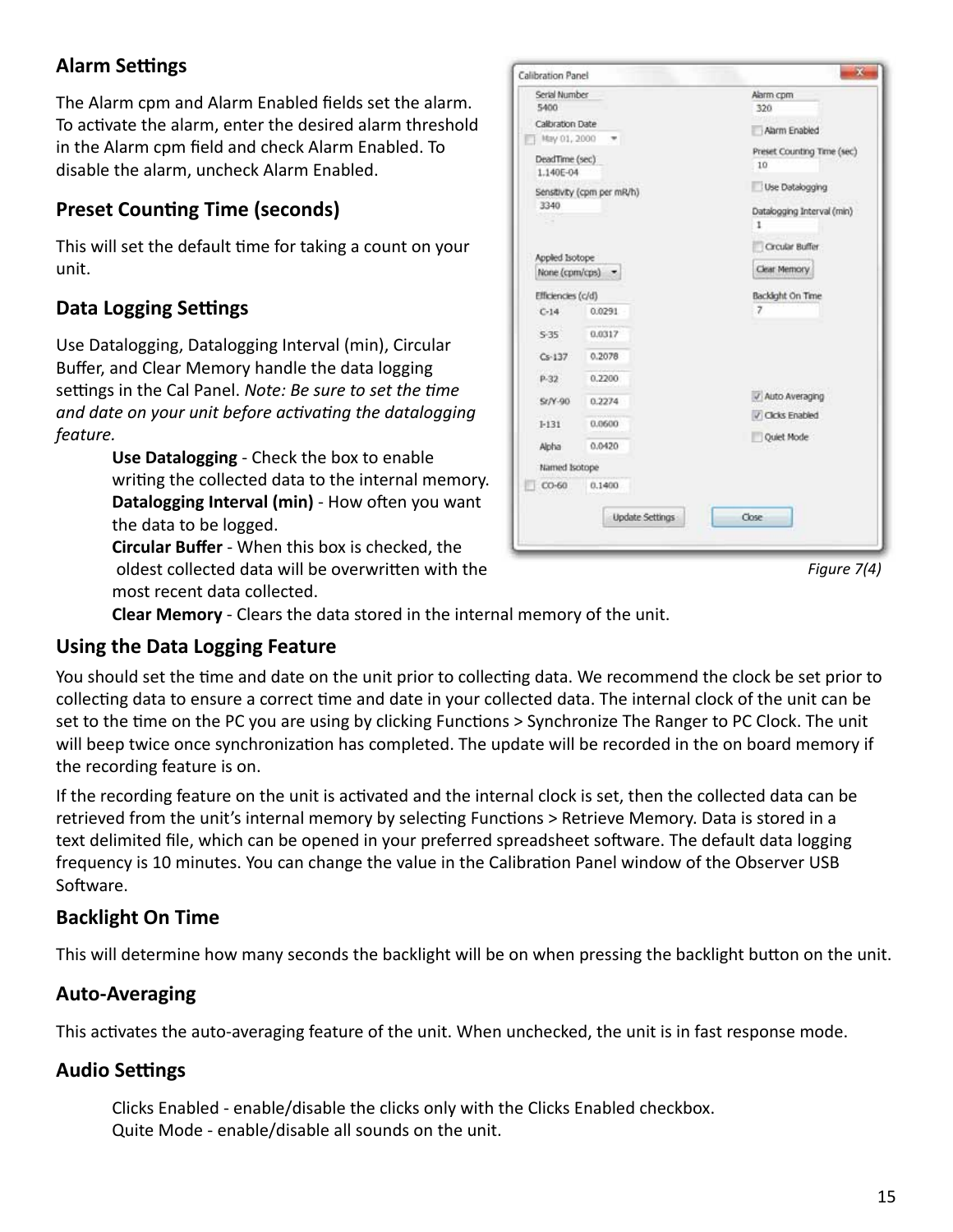## **Built in Isotope Efficiencies**

The unit has a number of built in efficiencies for specific isotopes. If you know the isotope being surveyed, then you can select one of the preprogrammed isotope efficiencies to calculate the activity of your known source.

The activity *(DPM and Becquerel (Bq))* is different from the rates of exposure *(mR/hr, µSv/hr, CPM, and CPS).* Activity is the number of disintegrations of a radioactive substance in a given unit of time, which is specific to the isotope being detected. The efficiencies programmed into the unit are based on the geometry of our wipe test plate, which places samples 1cm from the end window of the detector. *Caution: Do not use the built in efficiencies unless you are surveying a known isotope, as doing so will give you inaccurate results.*

| Calibration Panel            |                              |                                   |
|------------------------------|------------------------------|-----------------------------------|
| <b>Sarial Namber</b><br>5400 |                              | <b>Allerin com</b><br>325         |
| Criberron Date               |                              |                                   |
| 1 HW 01.2010 - v             |                              | Alam Enabled                      |
| DealTane (sec)<br>1.1408-06  |                              | Preset Counting Time (960)<br>30. |
|                              | Senatwity (corn per millitu) | <b>Use Dutatogging</b>            |
| 1340<br>-                    |                              | Deblogong Interval (min)<br>15    |
| Appled Betton                |                              | <b>COUNTRATION</b>                |
| None (com/cpg) -             |                              | Close Hampby                      |
| Efficiencies (UAD)           |                              | Backleht On Time                  |
| 0.14                         | 0.0251                       | <b>P.S. Street</b><br>ro          |
|                              | 5.75 0.0117                  |                                   |
|                              | CA 137 0,2078                |                                   |
| P-10                         | 0.22003                      |                                   |
| St./V-96                     | 0.2274                       | 7. Auto Averaging                 |
| 1431.                        | 0,0000                       | V Cicles Enabled                  |
| Alche.                       | 0.0420                       | Curr Hode                         |
| named isotope                |                              |                                   |
| $0.1400$ $0.1400$            |                              |                                   |
|                              | Update Settings              | Citez.                            |

## **Decay**

When an atom emits an alpha or beta particle or a gamma ray, it becomes a different type of atom. Radioactive substances may go

through several stages of decay before they change into a stable or non-ionizing form. An element may have several forms or isotopes. A radioactive isotope of an element may be called a radioisotope. However, the more correct term is radionuclide.

## **Selecting a Built-In Isotope Efficiency**

Press the menu button, scroll to Pick Efficiency, and press the enter button. Use the + and \_ buttons to scroll to the desired isotope and press enter to select the isotope efficiency you want to use for your survey. Press menu again to exit the menu. Use the mode button to scroll to the DPM and Bq screens to display the activity.

You can select from any of the following isotope efficiencies built into The unit: <sup>14</sup>Carbon (C-14), <sup>32</sup>Phosphorus (P-32),  $35$ Sulfur (S-35),  $90$ Strontium (Sr/y-90),  $131$ Iodine (I-131),  $137$ Cesium (Cs-137),  $60$ Cobalt (Co-60), and Alpha. Once you have selected an isotope efficiency, the name of the isotope will be displayed in the lower right on the display when selecting DPM or Bq modes.

Additionally, when using the Observer USB Software, users can add a custom isotope efficiency to meet their application. For more information on how to calculate the efficiency of a known isotope, see the support section of our website at seintl.com/support.

## **Adding a Custom Isotope Efficiency**

Select the Cal Panel from the View Menu on the main Observer USB Software screen. You can select any of the preprogrammed isotopes from this screen in addition to adding your own custom efficiency.

1) Check the Named Isotope box, located on the lower left of the Cal Panel.

2) Then use the isotope name field to name your isotope. You can use up to 7 characters and this will be displayed under Menu > Pick Efficiency on the unit as well.

3) Then enter the value of the efficiency in the efficiency field to the right of the name field.

4) Click Update Settings and you will hear the unit beep four times, indicating the settings have been updated.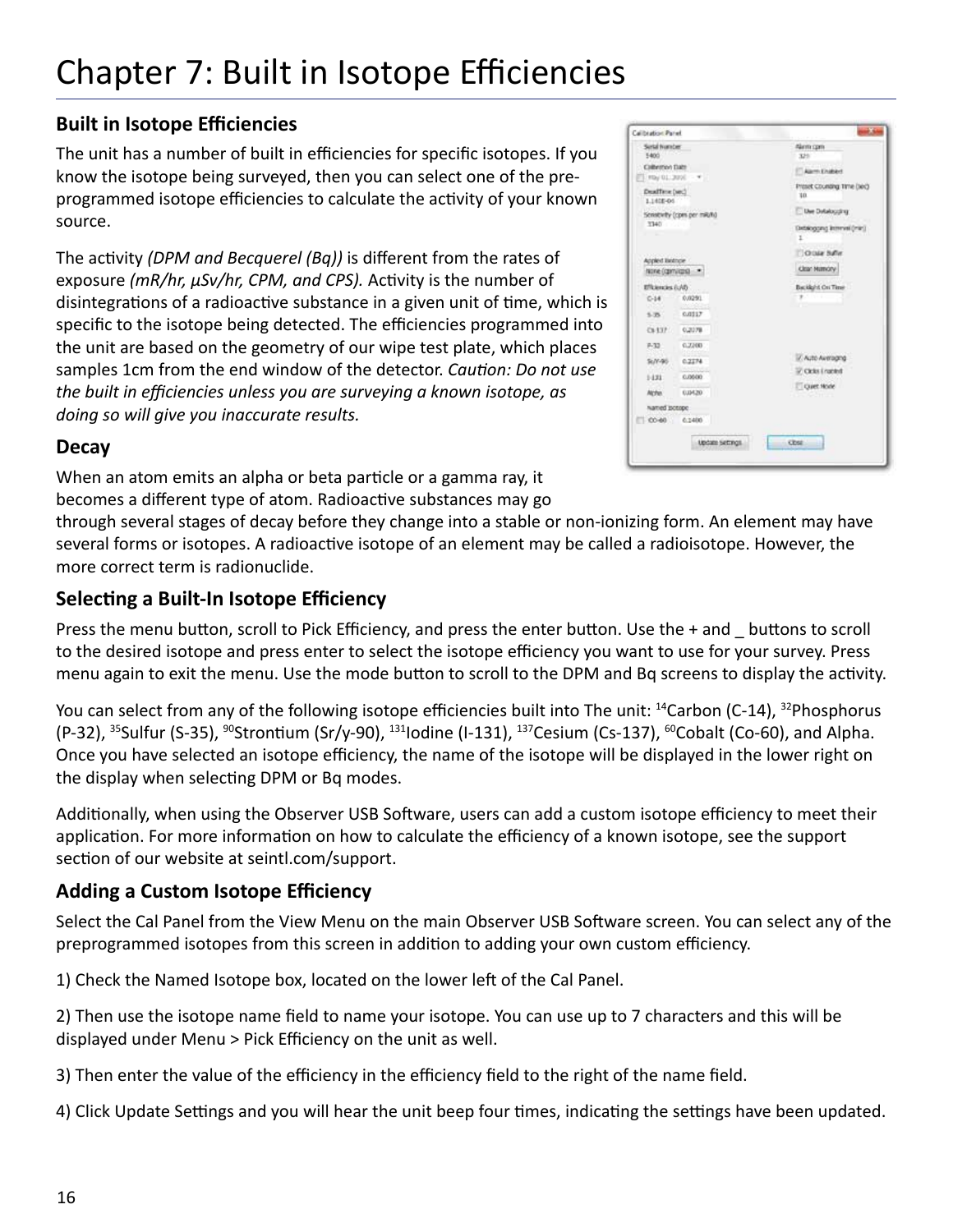The unit is a highly reliable instrument. If it does not seem to be working properly, look through the following chart to see if you can identify the problem.

| Problem                                                                                   | <b>Possible Cause</b>                                                         | Action                                                                                                                                                                                                                   |
|-------------------------------------------------------------------------------------------|-------------------------------------------------------------------------------|--------------------------------------------------------------------------------------------------------------------------------------------------------------------------------------------------------------------------|
| Display works, but no counts<br>are registered                                            | defective Geiger tube or bad cable                                            | Look through the window to check the<br>mica surface of the tube. If it is<br>wrinkled or a break is visible, replace it.                                                                                                |
| Reading is high, but another<br>instrument has a normal read-<br>ing in the same location | possible contamination                                                        | Scan the unit with another instrument.                                                                                                                                                                                   |
| Instrument has false high<br>reading                                                      | moisture                                                                      | The circuit board may be wet. Dry the<br>instrument in a warm dry place. If it<br>still has a problem, it requires service.                                                                                              |
| Instrument has false high<br>reading or OVERRANGE                                         | photosensitivity                                                              | Remove the unit from direct sunlight<br>and ultraviolet sources. If the high<br>count drops, the mica window coating<br>may have washed off the Geiger tube<br>due to getting wet. The tube will need<br>to be replaced. |
|                                                                                           | continuous discharge                                                          | Replace the Geiger tube                                                                                                                                                                                                  |
|                                                                                           | electromagnetic field                                                         | Move the instrument away from<br>possible sources of electromagnetic or<br>radio frequency radiation.                                                                                                                    |
| Display is blank                                                                          | no battery, dead battery, poor<br>battery connection, defective<br><b>LCD</b> | Install a new AA batteries. If count light<br>and audio work, the LCD may need to<br>be replaced.                                                                                                                        |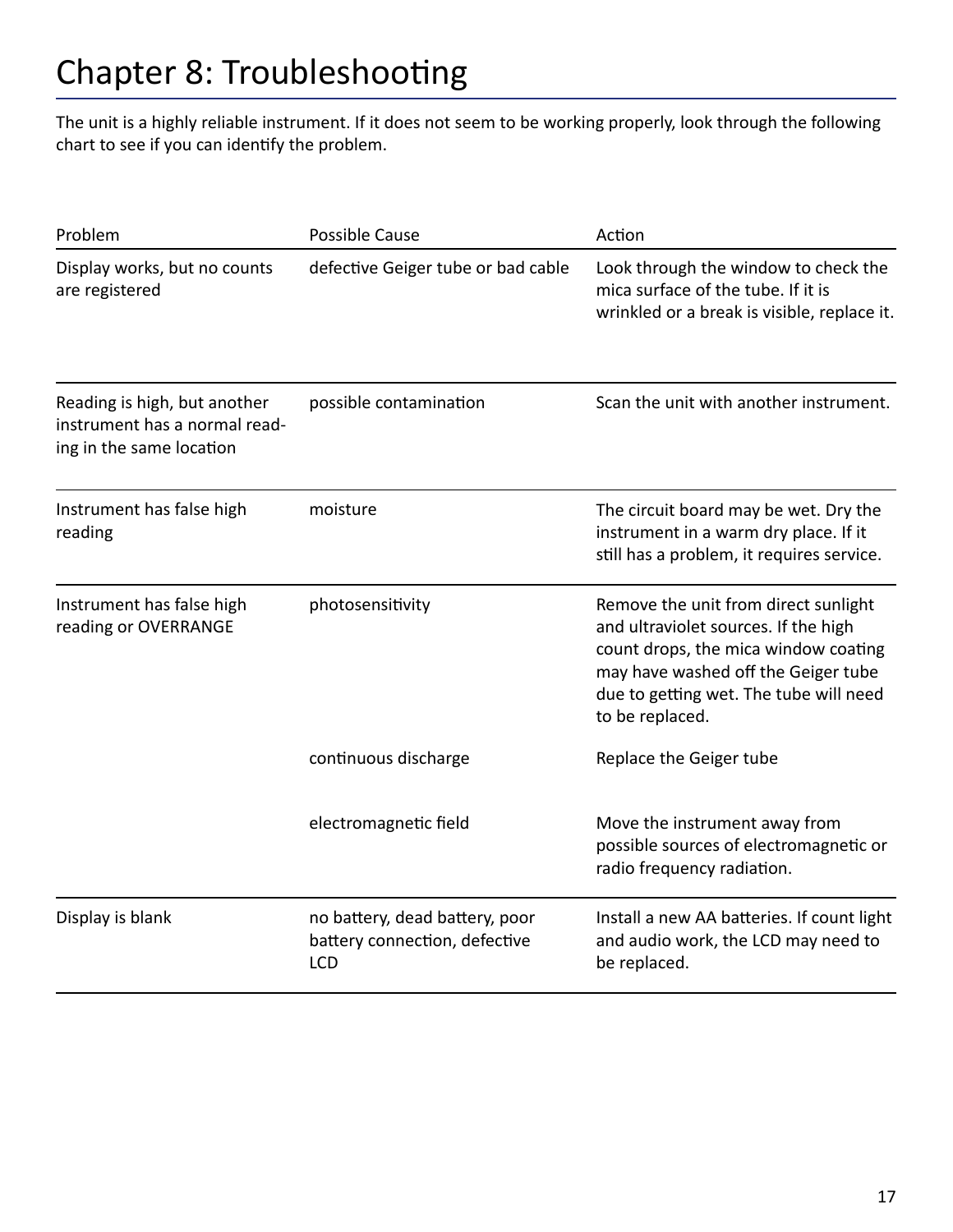# Chapter 9: Basics of Taking Measurements

The unit will not detect neutron, microwave, RF (radio frequency), laser, infrared, or ultraviolet radiation. All of our instruments are most accurate for cesium-137 and isotopes of similar energies. Some isotopes detected relatively well by most Geiger counters are cobalt-60, technicium-99m, phosphorous-32, strontium-90, and many forms of radium, plutonium, uranium, and thorium.

Some forms of radiation are very difficult or impossible for a Geiger tube to detect. Tritium, for example, is a by-product of a nuclear reactor and is used in research. The beta emissions from tritium are so weak that there are very few instruments that are capable of detecting it. More sophisticated equipment is needed for the measurement of environmental samples, such as radioactivity in milk, produce, soil, etc., unless you are looking for gross contamination.

The radiation from some isotopes can cause a Geiger tube to overexcite and indicate a higher level of radiation than is actually present. Americium-241 is an example of this phenomenon. Americium-241 is used in some smoke detectors and many different types of industrial density and flow meters.

Unless you know exactly what you are measuring and understand the limitations of detection instruments, it is possible to draw misleading conclusions from your readings. We design our instruments to detect the broadest range of ionizing radiation possible and still be affordable. The full spectrum of ionizing radiation cannot be measured by one single instrument. Everyone agrees that radioactive materials can be dangerous. We encourage you to seek out other sources of information.

#### **How to Detect Background Radiation**

To see what the background radiation is in your area, simply turn the instrument on and, after the 30 second start up beep, the general background radiation will be displayed.

#### **How To Survey a Surface**

When surveying a surface, such as a counter top, you will need to hold The unit about 1-2 centimeters from the surface while moving the unit horizontally across the survey area at a rate of 2 inches per second.

#### **How to Perform a General Survey**

A general survey would be used to find a potential source. For example, if you are looking for a potential source in a pile of scrap, The unit will typically detect about 2 feet into a pile. It is easier to find a source when The unit is set to Fast Response mode. However, even if the unit is in Auto-Averaging mode, the audio clicks that indicate a count should be a sufficient indicator if a potential source is present. To find the source, slowly move the unit in the direction of the higher readings or clicks until the potential source is found.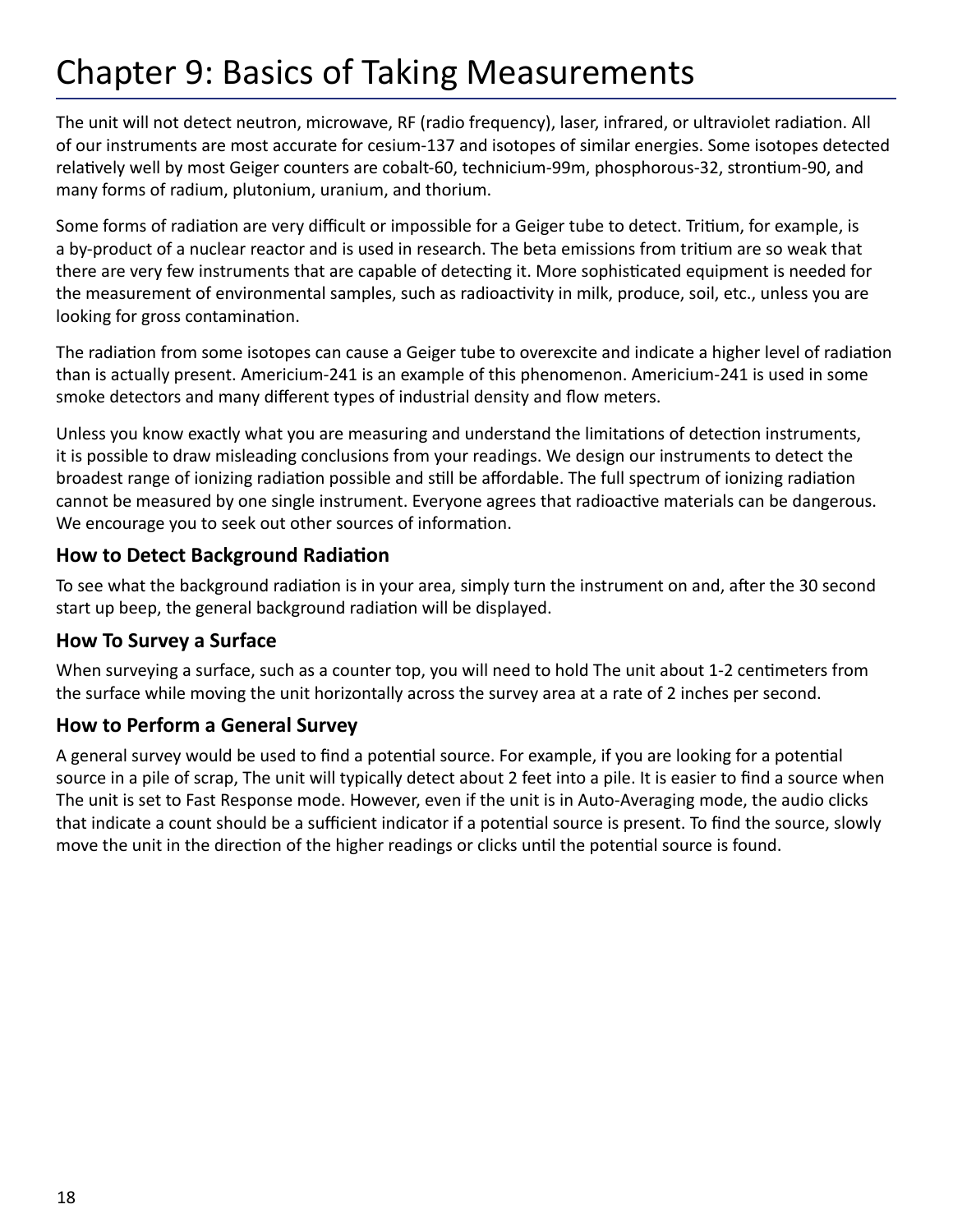## **Detecting Different Types of Radiation**

Geiger counters can detect the four main types of ionizing radiation: alpha, beta, gamma, and x-rays. Some detect only gamma and x-rays. Our instruments are calibrated to Cesium 137, but also serve as excellent indicators for many other sources of ionizing radiation. Gamma and x-rays are measured in milliroentgens per hour (mR/hr), microsieverts per hour (µSv/hr), or millisieverts per hour (mSv/hr). Alpha and beta radiation are measured in counts per minute (CPM) or counts per second (CPS).

The window of the GM tube is very thin mica. This mica window is protected by a screen. Some levels of alpha, low energy beta, gamma, and x-rays that cannot penetrate the plastic case or the side of the tube can be sensed through the window.

Try not to touch the instrument to any suspected radioactive substance.

Although some beta and most gamma radiation can go through protective gear, try to avoid skin contamination and ingestion. When you leave a radioactive area, remove any protective outerwear and dispose of it properly. If you think you have been contaminated, as an additional precaution, shower and consult a physician.

#### **How to Determine Alpha, Beta, or Gamma source.**

To determine whether the radiation detected is alpha, beta, or gamma, hold the instrument toward the source.

**Alpha:** If there is no indication through the back of the case (the side of the tube), position the window close to but not touching the source. If there is an indication, it is alpha, beta, or low energy gamma. If a sheet of paper placed between the window and the source stops the indication, it is most likely alpha. To avoid particles falling into the instrument, do not hold the source above the window.

**Beta:** Place a piece of aluminum about 1/8 inch (3 mm) thick between the instrument and the source. If the indication stops, decreases, or changes, it is most likely beta radiation. Most common isotopes emit both beta and gamma radiation. This is why the indication would decrease or change but not stop.

The non-occupational dose limits set by the government is 100 mrem above background annually.

It is up to the individual to decide what a safe radiation level is. It will be different depending on the individual and their knowledge of radiation and its affects. Radiation levels will vary according to location and circumstances. As an example; if your background level is 25 CPM (counts per minute) where you live, when you fly in an airplane at 30,000 feet your rate meter may measure 200 CPM (.2 mR) for 2 to 5 hours. That is 8 times your normal background radiation on the ground, but it is only for a limited amount of time.

When measuring radiation in an emergency response situation, it is good to have something to compare your readings to. Taking a background radiation level reading in your area before a radiation event will help you determine if you have an elevated level of radiation and whether or not to stay in that location. Background radiation is naturally occurring radiation that is always present. It includes high energy gamma rays from the sun and outer space and alpha, beta, gamma radiation emitted from elements in the earth. Using a rate meter, you can determine your normal background radiation levels.

**Gamma and X-Rays:** If there is an indication of radioactivity, it is most likely gamma or high energy beta. Low energy gamma and x-rays (10-40 keV) cannot penetrate the side of the GM tube, but may be detected through the window.

If you perform the alpha/beta test above and there is no change or only a very slight change in the indication, the source is emitting primarily gamma radiation.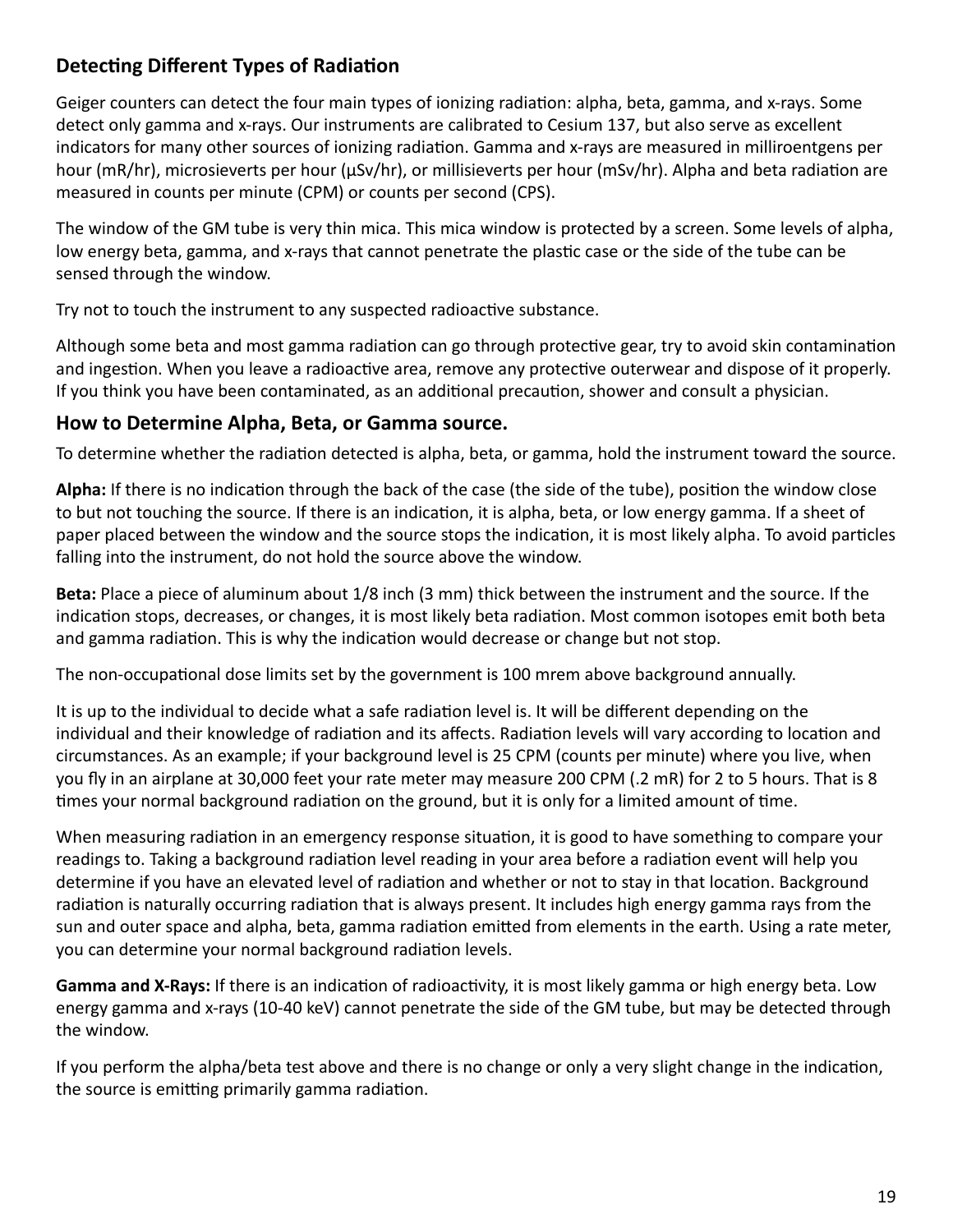#### **Radiation Measurement Units**

Several different units are used to measure radiation, exposure and dosage.

**Roentgen** is the amount of X-radiation or gamma radiation that produces one electrostatic unit of charge in one cubic centimeter of dry air at 0° C and 760 mm of mercury atmospheric pressure. One thousand milliroentgen  $(1,000 \text{ mR})$ = 1R. The unit displays in milliroentgens per hour (mR/hr).

**Rad** is the unit of exposure to ionizing radiation equal to an energy of 100 ergs per gram of irradiated material. This is approximately equal to 1.14 roentgen in air.

**Rem** is the dosage received from exposure to a rad. It is the number of rads multiplied by the quality factor of the particular source of radiation. The rem and millirem are the most commonly-used measurement units of radiation dose in the U.S. 1 rem= 1 rad.

**Sievert** is the standard international measurement of dose equivalent. One sievert is equivalent to one hundred rems. A microsievert (μSv) is one millionth of a sievert. A unit of dose equivalent. 1 Sv= 100 roentgens, 10 µSv/hr = 1 milliroentgen/hr.

**Curie** is the amount of radioactive material that decays at the rate of 37 billion disintegrations per second, approximately the decay rate of one gram of radium. Microcuries (millionths of a curie) and picocuries (trillionths of a curie) are also often used as units of measurement.

**Becquerel (Bq)** is defined as the activity of a quantity of radioactive material in which one nucleus decays per second. 1 dps (one disintegration per second).

## **Converting CPM to mR/hr**

$$
mR/hr = \frac{cpm}{sensitivity}
$$

Sensitivity is expressed in cpm per mR/hr (Counts Per Minute for every milliroentgen the GM tube can detect) referenced to Cs-137. Mathematically the cpm units cancel each other out leaving mR/hr, as shown below.

$$
\frac{\text{cpm}}{\text{cmR/hr}} = \frac{\text{cpm}}{1} \times \frac{\text{mR/hr}}{\text{cpm}} = \text{mR/hr}
$$

For example, if you have collected 200 CPM with the Radiation Alert Ranger, which has a typical gamma sensitivity of 3340 cpm per mR/hr, you would divide the 200 cpm by the 3340 cpm per mR/hr sensitivity. The cpm cancels out and you are left with 200/3340 mR/hr = 0.057 mR/hr

$$
\frac{200 \text{ rpm}}{3340 \text{ mm/hr}}
$$
 = 0.057 mR/hr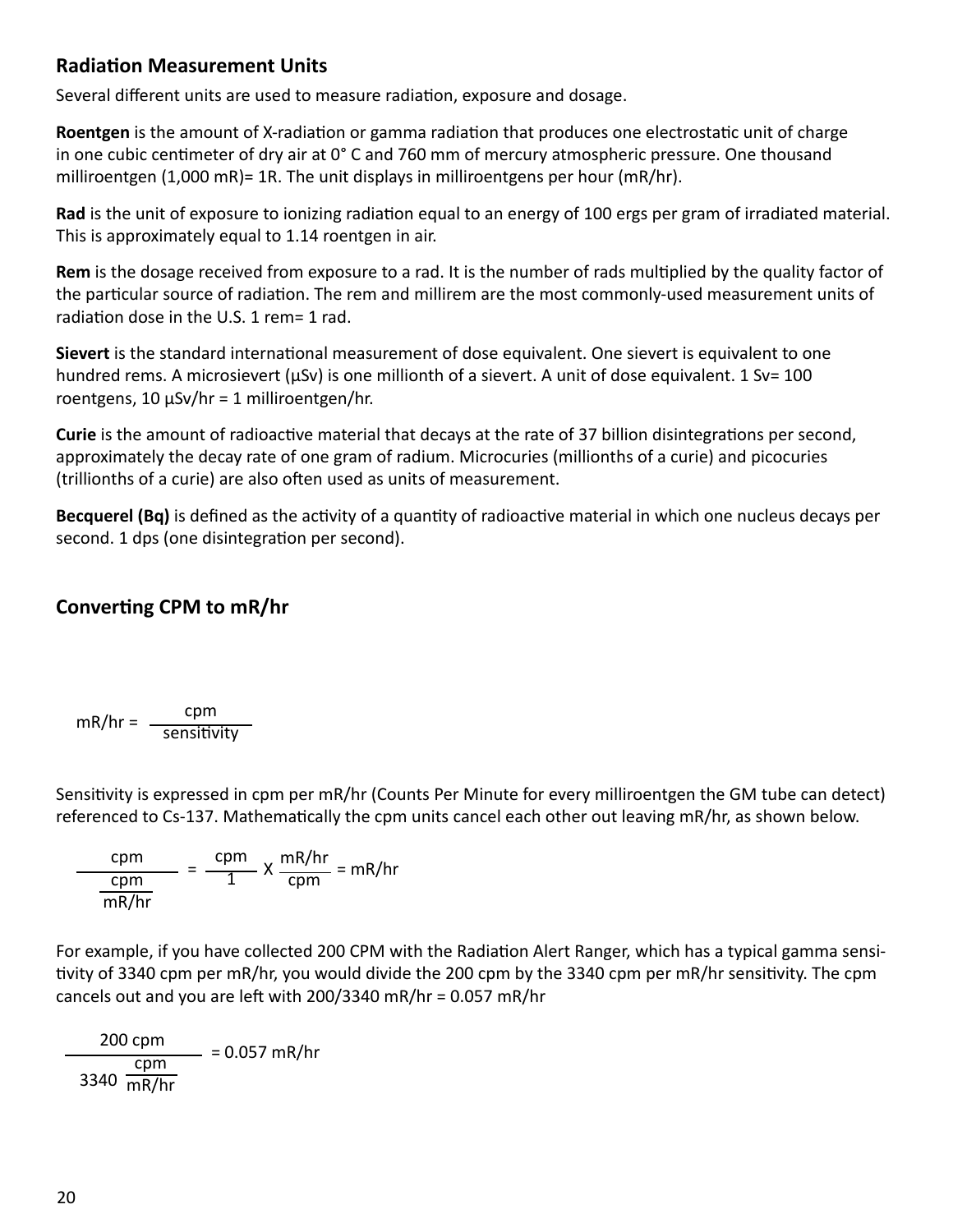## **Background Radiation**

Naturally occurring radiation is always present, it includes high energy gamma rays and particles from the sun and outer space and alpha, beta, and gamma radiation emitted from elements in the earth.

### **CPM (counts per minute)**

The unit of measurement usually used to measure alpha and beta radiation.

#### **Ion**

An atomic particle, atom, or molecule that has acquired an electrical charge, either positive or negative, by gaining or losing electrons.

#### **Ionization**

The process by which neutral atoms of molecules are divided into pairs of oppositely charged particles known as ions.

## **Ionizing Radiation**

Radiation capable of producing ionization by breaking up atoms or molecules into charged particles called ions.

#### **Radiation**

The emission and propagation of energy through space or through matter in the form of particles or waves.

#### **Radionuclide**

The naturally occurring or artificially produced radioactive form of an element.

#### **Decay**

When an atom emits an alpha or beta particle or a gamma ray, it becomes a different type of atom. Radioactive substances may go through several stages of decay before they change into a stable, or non-ionizing, form. For example; U-238 has 14 different stages of decay before it stabilizes. An element may have several forms, or isotopes. A radioactive isotope of an element may be called a radioisotope. However, the more correct term is radionuclide.

#### **Half-life**

Each radionuclide has a characteristic half-life, which is the time required for half of a quantity of the material to decay.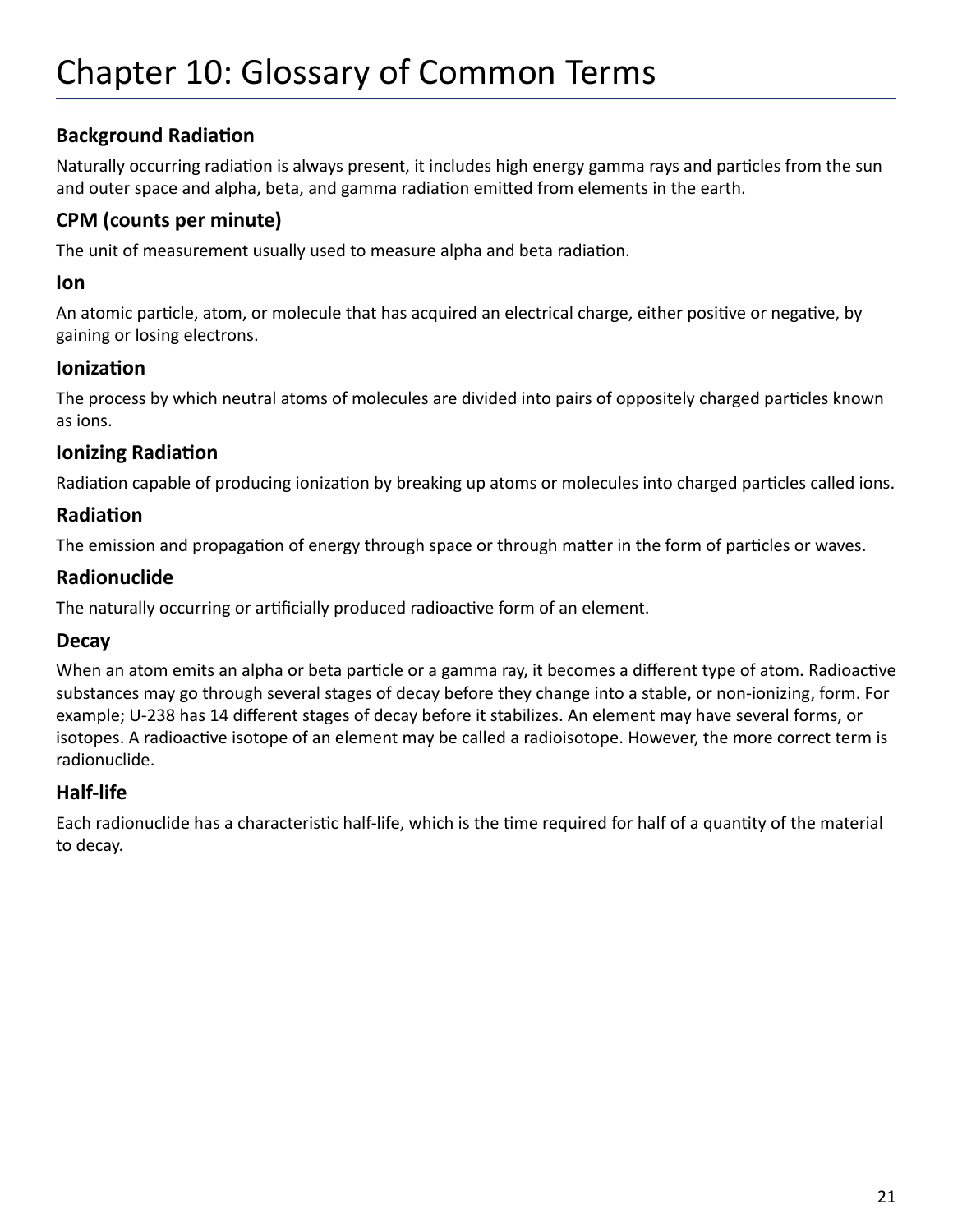# **Xtreme Boot (Included)**

The Xtreme boot offers maximum performance in a lightweight rugged solution for using Radiation Alert® products in the field. The Xtreme boot is designed specifically for individuals operating in tough environments, such as 1st Responders, Mining and HAZMAT crews. Made of a RoHS compliant TPE rubber, the case also offers superior grip and drop protection. When using the pancake detector, a protective cap opens on the back of the case exposing the end window of the GM for alpha detection.



# **Detector Cover (Included)**

The detector cover will help protect the mica window of the GM detector. You will need to remove the protective cover to detect alpha radiation.

## **Stand (Included)**

Whether you need to perform area monitoring or scan your hands and items for contamination, the STAND offers a convenient way for the instrument to STAND vertically while leaving your hands free for other tasks.

# **Lanyard (Included)**

The loop on the bottom of the enclosure can accommodate the included lanyard to help protect the unit from drops.

# **Observer USB Software (Download Included)**

The New Observer USB is a free version of the Observer software that runs on Windows®. It can be used with The USB versions of the Radiation Alert Radiation Detector Family. The Observer USB reads in Counts, CPM, and CPS, as well as  $\mu R/hr$ , mR/hr, and  $\mu Sv/hr$  and has the ability to collect, log, and perform statistical analysis on the data received. *No Mac or WinRT versions available.* 

## **Wipe Test Plate (Optional)**

The stainless steel WipeTest Plate slides easily onto the unit positioning the depression and wipe directly in front of the GM tube window at a fixed distance of 1 centimeter. The WipeTest plate is removable for general surveying. Many of the customers using the Wipe Test Plate also use it as a Beta Shield for the 2-inch GM detector.



Ramation ALERT

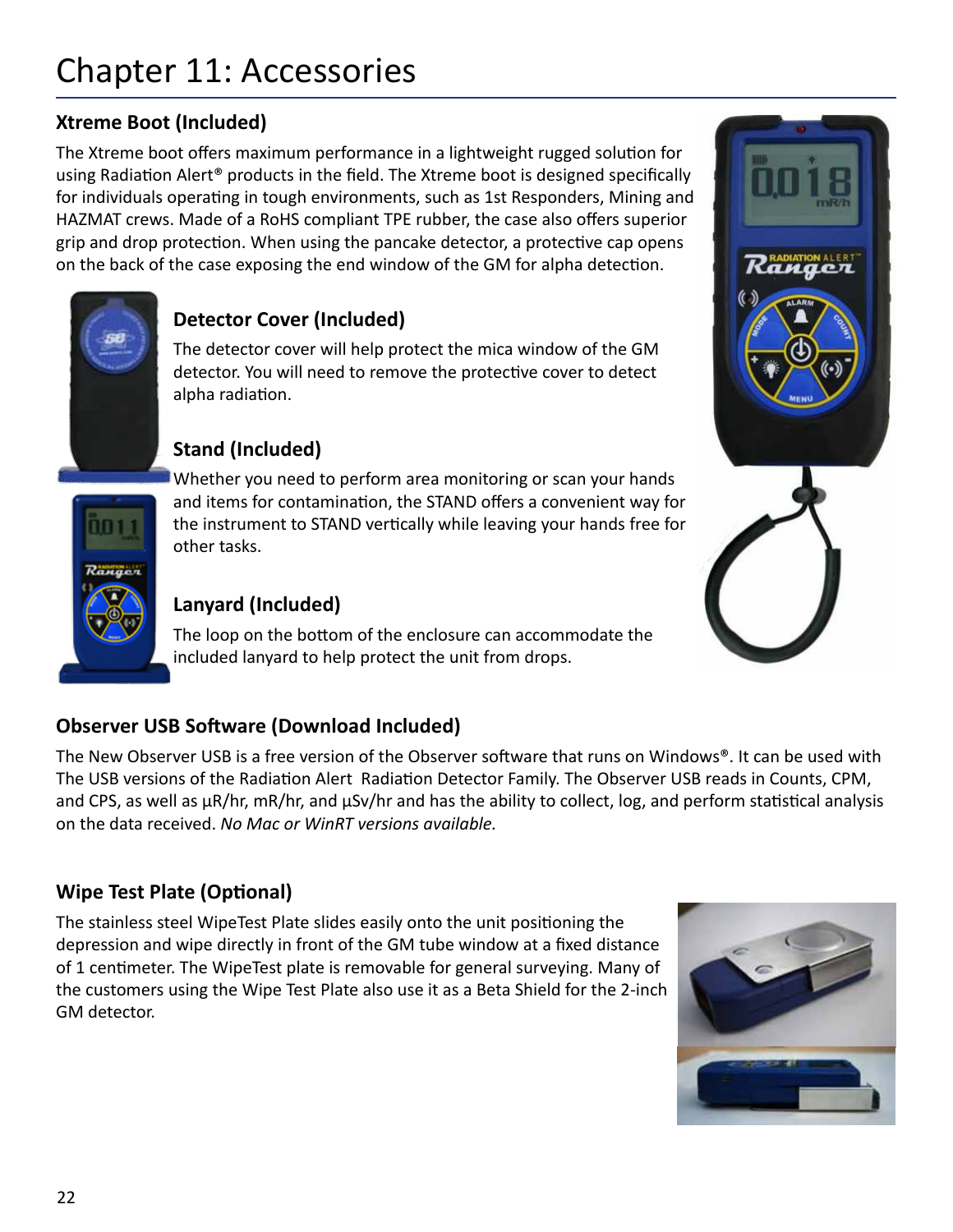#### **Detector**

Internal Halogen-quenched, uncompensated GM tube with thin mica window, 1.4-2.0 mg/cm2 areal density. Effective diameter of window is 45 mm (1.77 in.).

#### **Operating Range**

mR/hr - .001 (1µR) to 100 CPM - 0 to 350,000 µSv/hr - .01 to 1000 CPS - 0 to 5000 Total Counts- 1 to 9,999,000 counts

#### **Accuracy (Referenced to Cs137)**

Typically ±15% from factory, ±10% with NIST Source Calibration



#### **Energy Sensitivity**

Detects Alpha down to 2 MeV. Detects Beta down to .16 MeV; typical detection efficiency at 1 MeV is approx. 25%. Detects Gamma down to 10 KeV through the detector window. 3340 CPM/mR/hr (137Cs). Smallest detectable level for 125I is .02 µCi at contact.

#### **Built-In Efficiencies**

Sulfur (35S), Strontium (90Sr/y), Cesium (137Cs), Phosphorus (32P), Carbon (14C), Iodine (1311), Cobalt (60Co), and Alpha

#### **Selectable Alert Set Range**

mR/hr .001 - 100 and CPM 1 - 350,000. Pulsating beeper sounds the alert. 70db @ 1m. Alarm will sound when in Count when set alarm threshold is reached.

#### **Anti-Saturation**

Meter will hold at OVER RANGE in fields as high as 100 times the maximum reading.

#### **Averaging Periods**

Display updates every second. At low background levels, the update is the average for the past 30-second time period. The timed period for the average decreases as the radiation level increases.

#### **Display**

Graphic Display with Backlight

#### **Count Light**

Red LED flashes with each radiation event

#### **Audio Indicator**

Internally mounted beeper (can be switched off for silent operation)

#### **Outputs**

USB for use with Free Observer USB Software for PCs

#### **Power Requirements**

Two AA alkaline batteries (included). Approx. 800 hrs @ background.

#### **Size**

140 X 68 X 33 mm (5.5 X 2.7 X 1.3 in.)

#### **Includes**

Carrying Case, Xtreme Boot, Stand, Lanyard, Detector Cover, Mini-USB Cable, Observer USB Software Download , Certificate of Conformance

#### **Options**

Wipe Test Plate, Swipes, NIST Calibration

#### **Limited Warranty**

1 year limited warranty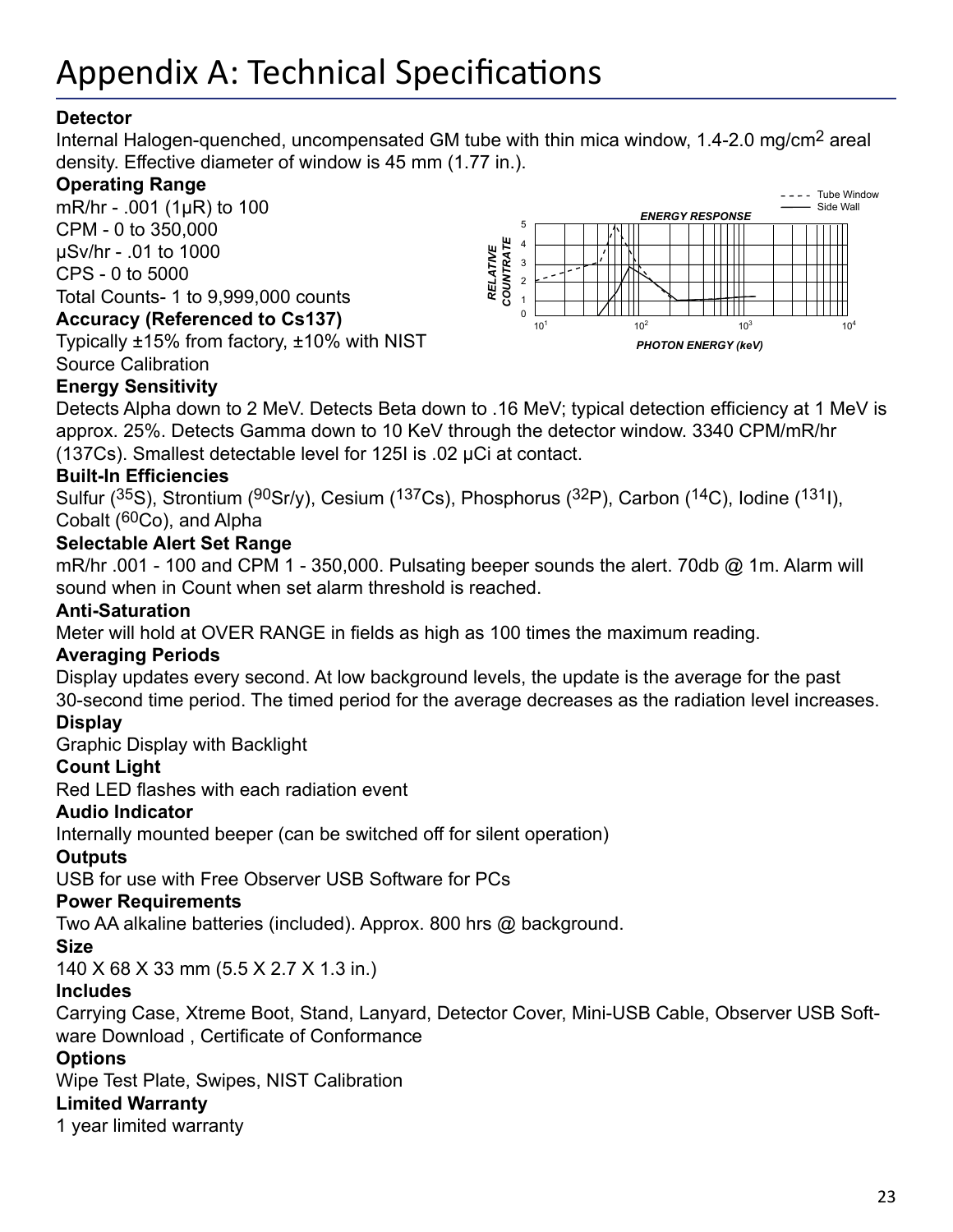WARRANTOR: S.E. International, Inc., P.O. Box 39, 436 Farm Road, Summertown, TN 38483-0039, USA, (931) 964-3561

ELEMENTS OF WARRANTY: S.E. International, Inc., warrants for one year all materials and craftsmanship in this product to be free from all defects with only the limitations set out below.

WARRANTY DURATION: The warranty shall terminate and be of no further effect one year after the original date of purchase of the product or at the time the product is: a) damaged or not maintained as is reasonable or necessary, b) modified, c) repaired by someone other than the warrantor for a defect or malfunction covered by this Warranty, d) contaminated with radioactive materials, or e) used in a manner or purpose for which the instrument was not intended or contrary to S.E. International, Inc.'s written instructions. This warranty does not apply to any product subjected to corrosive elements, misuse, abuse, or neglect.

STATEMENT OF REMEDY: In the event that the product does not conform to the warranty at any time while this warranty is effective, the Warrantor will repair the defect and return the instrument to you prepaid, without charge for parts or labor.

NOTE: While the product will be remedied under this warranty without charge, this warranty does not cover or provide for the reimbursement or payment of incidental or consequential damages arising from the use of or the inability to use this product. The liability of the company arising out of the supplying of this instrument, or its use, whether on warranties or otherwise, shall not in any case exceed the cost of correcting defects in the instrument, and after the said one year period all such liability shall terminate. Any implied warranty is limited to the duration of the written warranty.

PROCEDURE FOR OBTAINING PERFORMANCE OF WARRANTY: In the event that the product does not conform to this warranty, please write or call to the address above. S.E. International, Inc. will not accept contaminated instruments for calibration or repair under warranty or otherwise.

NOTE: Before using this instrument, the user must determine the suitability of the product for his or her intended use.